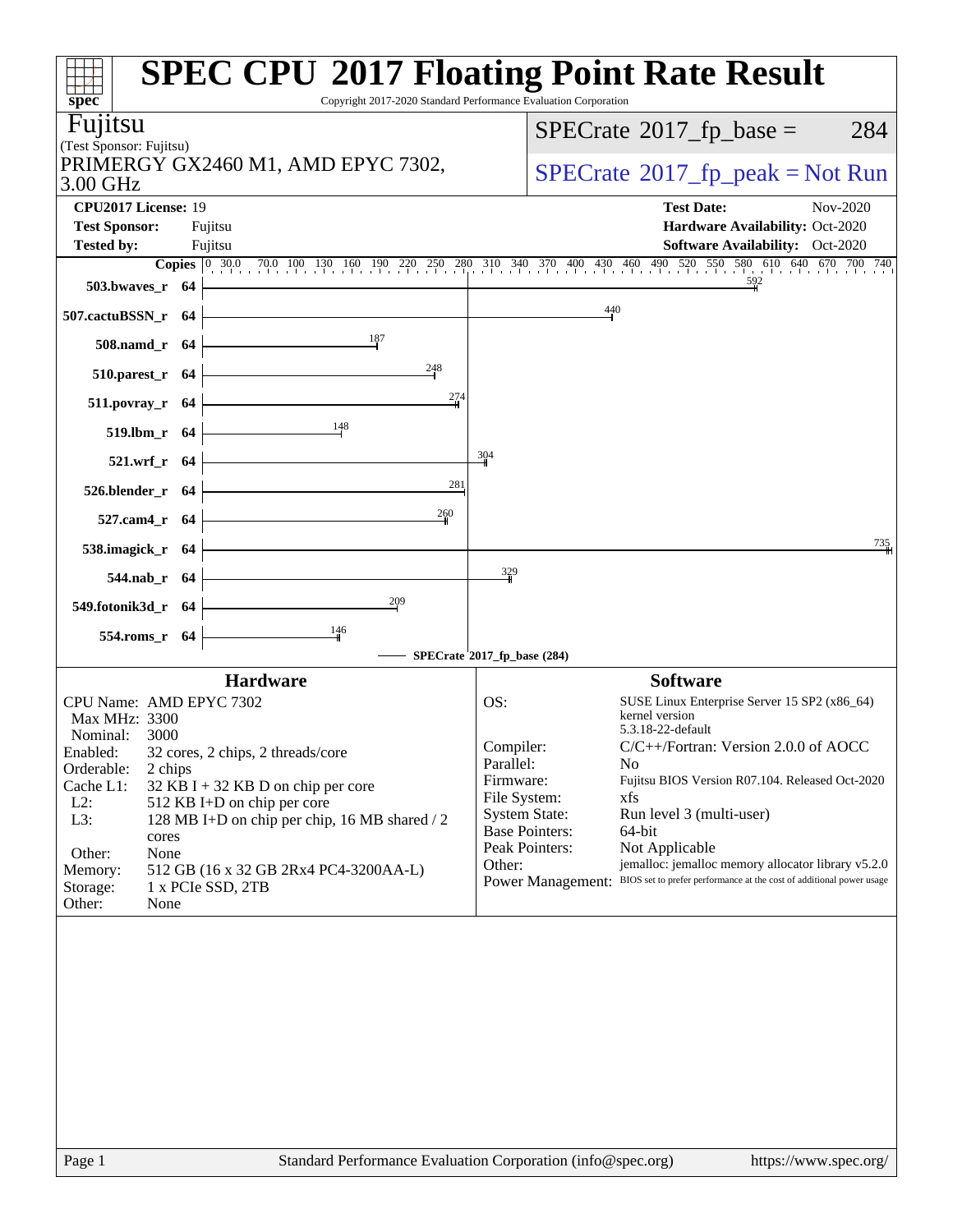Copyright 2017-2020 Standard Performance Evaluation Corporation

#### Fujitsu

#### (Test Sponsor: Fujitsu)

3.00 GHz PRIMERGY GX2460 M1, AMD EPYC 7302,  $\vert$  [SPECrate](http://www.spec.org/auto/cpu2017/Docs/result-fields.html#SPECrate2017fppeak)®[2017\\_fp\\_peak = N](http://www.spec.org/auto/cpu2017/Docs/result-fields.html#SPECrate2017fppeak)ot Run

 $SPECTate$ <sup>®</sup>[2017\\_fp\\_base =](http://www.spec.org/auto/cpu2017/Docs/result-fields.html#SPECrate2017fpbase) 284

**[CPU2017 License:](http://www.spec.org/auto/cpu2017/Docs/result-fields.html#CPU2017License)** 19 **[Test Date:](http://www.spec.org/auto/cpu2017/Docs/result-fields.html#TestDate)** Nov-2020

**[Test Sponsor:](http://www.spec.org/auto/cpu2017/Docs/result-fields.html#TestSponsor)** Fujitsu **[Hardware Availability:](http://www.spec.org/auto/cpu2017/Docs/result-fields.html#HardwareAvailability)** Oct-2020 **[Tested by:](http://www.spec.org/auto/cpu2017/Docs/result-fields.html#Testedby)** Fujitsu **Fugital Exception Contract Contract Contract Contract Contract Contract Contract Contract Contract Contract Contract Contract Contract Contract Contract Contract Contract Contract Contract Contract Co** 

### **[Results Table](http://www.spec.org/auto/cpu2017/Docs/result-fields.html#ResultsTable)**

| <b>Base</b>                               |               |                |                | <b>Peak</b>    |            |                |       |               |                |              |                |              |                |              |
|-------------------------------------------|---------------|----------------|----------------|----------------|------------|----------------|-------|---------------|----------------|--------------|----------------|--------------|----------------|--------------|
| <b>Benchmark</b>                          | <b>Copies</b> | <b>Seconds</b> | Ratio          | <b>Seconds</b> | Ratio      | <b>Seconds</b> | Ratio | <b>Copies</b> | <b>Seconds</b> | <b>Ratio</b> | <b>Seconds</b> | <b>Ratio</b> | <b>Seconds</b> | <b>Ratio</b> |
| 503.bwaves_r                              | 64            | 1080           | 594            | 1086           | 591        | 1084           | 592   |               |                |              |                |              |                |              |
| 507.cactuBSSN r                           | 64            | 184            | 440            | 184            | 440        | 185            | 439   |               |                |              |                |              |                |              |
| $508$ .namd_r                             | 64            | 327            | 186            | 325            | 187        | 325            | 187   |               |                |              |                |              |                |              |
| $510$ .parest_r                           | 64            | 675            | 248            | 674            | 248        | 674            | 249   |               |                |              |                |              |                |              |
| 511.povray_r                              | 64            | 546            | 274            | 545            | 274        | 552            | 271   |               |                |              |                |              |                |              |
| 519.1bm_r                                 | 64            | 455            | 148            | 455            | 148        | 455            | 148   |               |                |              |                |              |                |              |
| $521.wrf_r$                               | 64            | 472            | 304            | 475            | 302        | 471            | 305   |               |                |              |                |              |                |              |
| 526.blender r                             | 64            | 347            | 281            | 347            | 281        | 348            | 280   |               |                |              |                |              |                |              |
| $527.cam4_r$                              | 64            | 428            | 262            | 430            | <b>260</b> | 431            | 260   |               |                |              |                |              |                |              |
| 538.imagick_r                             | 64            | 216            | 735            | 217            | 733        | 215            | 739   |               |                |              |                |              |                |              |
| $544$ .nab r                              | 64            | 325            | 331            | 328            | 328        | 327            | 329   |               |                |              |                |              |                |              |
| 549.fotonik3d r                           | 64            | 1199           | 208            | 1195           | 209        | 1195           | 209   |               |                |              |                |              |                |              |
| $554$ .roms_r                             | 64            | 699            | 146            | 692            | 147        | 707            | 144   |               |                |              |                |              |                |              |
| $SPECrate^{\otimes}2017$ fp base =<br>284 |               |                |                |                |            |                |       |               |                |              |                |              |                |              |
| $SPECrate^{\circ}2017$ fp peak =          |               |                | <b>Not Run</b> |                |            |                |       |               |                |              |                |              |                |              |

Results appear in the [order in which they were run](http://www.spec.org/auto/cpu2017/Docs/result-fields.html#RunOrder). Bold underlined text [indicates a median measurement](http://www.spec.org/auto/cpu2017/Docs/result-fields.html#Median).

#### **[Compiler Notes](http://www.spec.org/auto/cpu2017/Docs/result-fields.html#CompilerNotes)**

The AMD64 AOCC Compiler Suite is available at <http://developer.amd.com/amd-aocc/>

#### **[Submit Notes](http://www.spec.org/auto/cpu2017/Docs/result-fields.html#SubmitNotes)**

The config file option 'submit' was used. 'numactl' was used to bind copies to the cores. See the configuration file for details.

### **[Operating System Notes](http://www.spec.org/auto/cpu2017/Docs/result-fields.html#OperatingSystemNotes)**

'ulimit -s unlimited' was used to set environment stack size 'ulimit -l 2097152' was used to set environment locked pages in memory limit

runcpu command invoked through numactl i.e.: numactl --interleave=all runcpu <etc>

Set dirty\_ratio=8 to limit dirty cache to 8% of memory Set swappiness=1 to swap only if necessary Set zone\_reclaim\_mode=1 to free local node memory and avoid remote memory sync then drop\_caches=3 to reset caches before invoking runcpu

**(Continued on next page)**

| Page 2 | Standard Performance Evaluation Corporation (info@spec.org) | https://www.spec.org/ |
|--------|-------------------------------------------------------------|-----------------------|
|        |                                                             |                       |

 $+\ +$ **[spec](http://www.spec.org/)**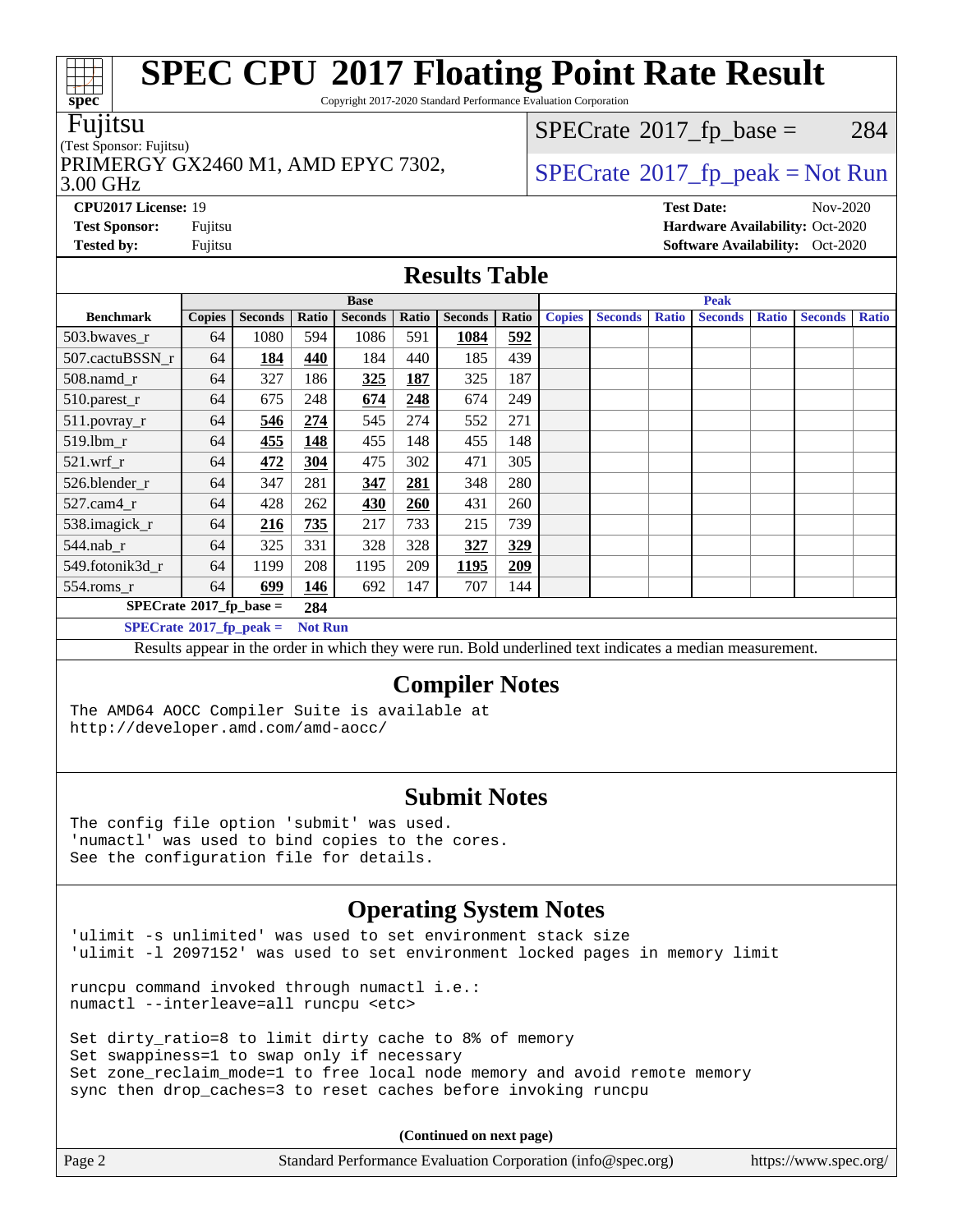Copyright 2017-2020 Standard Performance Evaluation Corporation

#### Fujitsu

**[spec](http://www.spec.org/)**

 $\pm$ 

(Test Sponsor: Fujitsu) PRIMERGY GX2460 M1, AMD EPYC 7302,  $\vert$  [SPECrate](http://www.spec.org/auto/cpu2017/Docs/result-fields.html#SPECrate2017fppeak) 2017 fp peak = Not Run

 $SPECTate$ <sup>®</sup>[2017\\_fp\\_base =](http://www.spec.org/auto/cpu2017/Docs/result-fields.html#SPECrate2017fpbase) 284

3.00 GHz

**[Tested by:](http://www.spec.org/auto/cpu2017/Docs/result-fields.html#Testedby)** Fujitsu **[Software Availability:](http://www.spec.org/auto/cpu2017/Docs/result-fields.html#SoftwareAvailability)** Oct-2020

**[CPU2017 License:](http://www.spec.org/auto/cpu2017/Docs/result-fields.html#CPU2017License)** 19 **[Test Date:](http://www.spec.org/auto/cpu2017/Docs/result-fields.html#TestDate)** Nov-2020 **[Test Sponsor:](http://www.spec.org/auto/cpu2017/Docs/result-fields.html#TestSponsor)** Fujitsu **[Hardware Availability:](http://www.spec.org/auto/cpu2017/Docs/result-fields.html#HardwareAvailability)** Oct-2020

### **[Operating System Notes \(Continued\)](http://www.spec.org/auto/cpu2017/Docs/result-fields.html#OperatingSystemNotes)**

dirty\_ratio, swappiness, zone\_reclaim\_mode and drop\_caches were all set using privileged echo (e.g. echo 1 > /proc/sys/vm/swappiness).

Transparent huge pages set to 'always' for this run (OS default)

#### **[Environment Variables Notes](http://www.spec.org/auto/cpu2017/Docs/result-fields.html#EnvironmentVariablesNotes)**

Environment variables set by runcpu before the start of the run: LD\_LIBRARY\_PATH = "/home/benchmark/speccpu/amd\_rate\_aocc200\_rome\_C\_lib/64;/home/benchmark/ speccpu/amd\_rate\_aocc200\_rome\_C\_lib/32:" MALLOC\_CONF = "retain:true"

#### **[General Notes](http://www.spec.org/auto/cpu2017/Docs/result-fields.html#GeneralNotes)**

Binaries were compiled on a system with 2x AMD EPYC 7601 CPU + 512GB Memory using Fedora 26

NA: The test sponsor attests, as of date of publication, that CVE-2017-5754 (Meltdown) is mitigated in the system as tested and documented. Yes: The test sponsor attests, as of date of publication, that CVE-2017-5753 (Spectre variant 1) is mitigated in the system as tested and documented. Yes: The test sponsor attests, as of date of publication, that CVE-2017-5715 (Spectre variant 2) is mitigated in the system as tested and documented.

jemalloc: configured and built with GCC v9.1.0 in Ubuntu 19.04 with -O3 -znver2 -flto jemalloc 5.2.0 is available here: <https://github.com/jemalloc/jemalloc/releases/download/5.2.0/jemalloc-5.2.0.tar.bz2>

#### **[Platform Notes](http://www.spec.org/auto/cpu2017/Docs/result-fields.html#PlatformNotes)**

 BIOS configuration:  $cTDP = 180$  Determinism Slider = Power Package Power Limit = 180 SVM Mode = Disabled

 Sysinfo program /home/benchmark/speccpu/bin/sysinfo Rev: r6365 of 2019-08-21 295195f888a3d7edb1e6e46a485a0011 running on localhost Tue Aug 25 10:50:56 2020

 SUT (System Under Test) info as seen by some common utilities. For more information on this section, see

**(Continued on next page)**

| Page 3 | Standard Performance Evaluation Corporation (info@spec.org) |  | https://www.spec.org/ |
|--------|-------------------------------------------------------------|--|-----------------------|
|--------|-------------------------------------------------------------|--|-----------------------|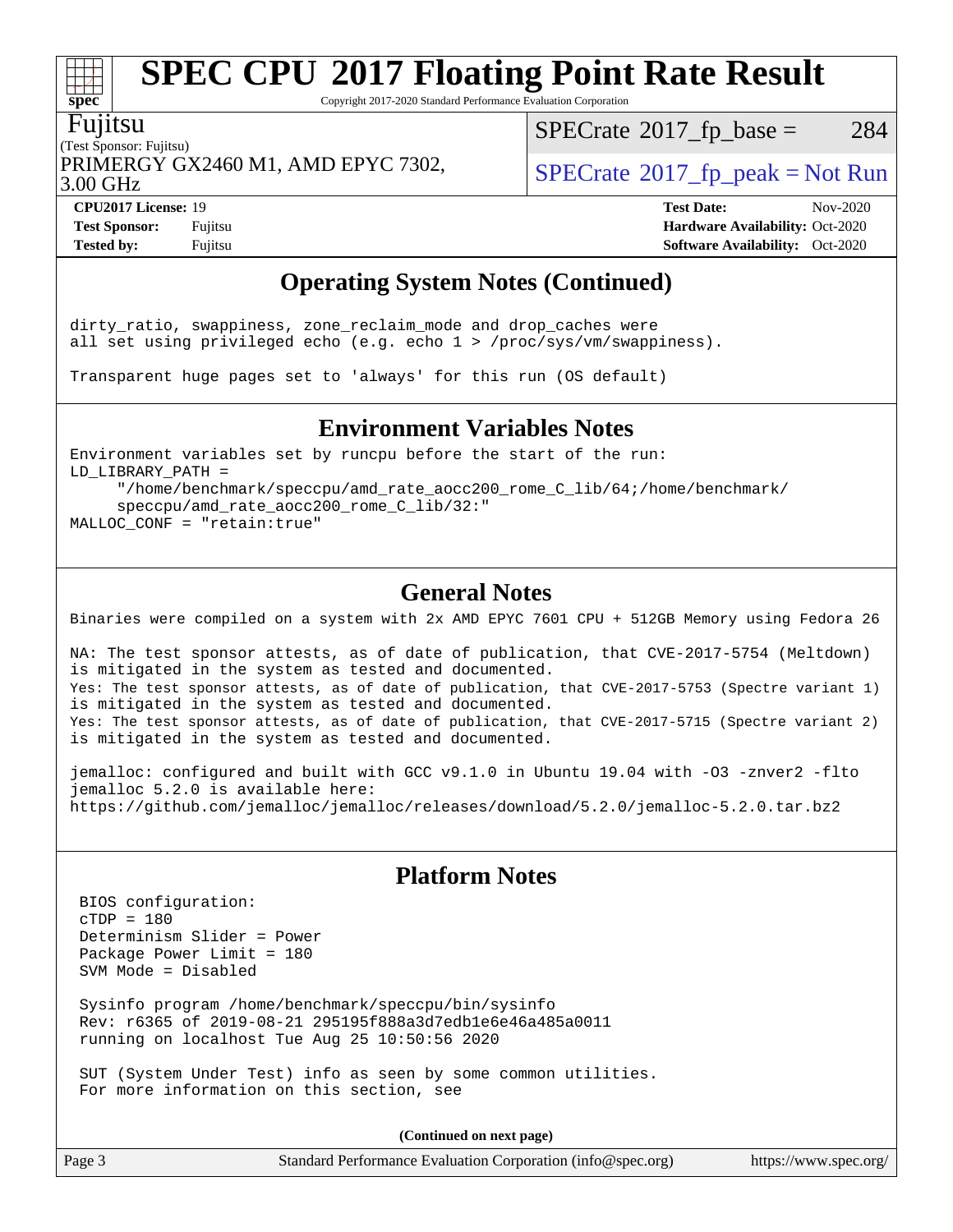Copyright 2017-2020 Standard Performance Evaluation Corporation

Fujitsu

(Test Sponsor: Fujitsu) 3.00 GHz PRIMERGY GX2460 M1, AMD EPYC 7302,  $\vert$  [SPECrate](http://www.spec.org/auto/cpu2017/Docs/result-fields.html#SPECrate2017fppeak) [2017\\_fp\\_peak = N](http://www.spec.org/auto/cpu2017/Docs/result-fields.html#SPECrate2017fppeak)ot Run

 $SPECrate@2017_fp\_base = 284$  $SPECrate@2017_fp\_base = 284$ 

**[CPU2017 License:](http://www.spec.org/auto/cpu2017/Docs/result-fields.html#CPU2017License)** 19 **[Test Date:](http://www.spec.org/auto/cpu2017/Docs/result-fields.html#TestDate)** Nov-2020 **[Test Sponsor:](http://www.spec.org/auto/cpu2017/Docs/result-fields.html#TestSponsor)** Fujitsu **[Hardware Availability:](http://www.spec.org/auto/cpu2017/Docs/result-fields.html#HardwareAvailability)** Oct-2020 **[Tested by:](http://www.spec.org/auto/cpu2017/Docs/result-fields.html#Testedby)** Fujitsu **[Software Availability:](http://www.spec.org/auto/cpu2017/Docs/result-fields.html#SoftwareAvailability)** Oct-2020

#### **[Platform Notes \(Continued\)](http://www.spec.org/auto/cpu2017/Docs/result-fields.html#PlatformNotes)**

|                                                                                                                                                      | https://www.spec.org/cpu2017/Docs/config.html#sysinfo                                                                                                                                                                                                                                     |
|------------------------------------------------------------------------------------------------------------------------------------------------------|-------------------------------------------------------------------------------------------------------------------------------------------------------------------------------------------------------------------------------------------------------------------------------------------|
| From /proc/cpuinfo<br>model name : AMD EPYC 7302 16-Core Processor<br>2 "physical id"s (chips)<br>64 "processors"<br>cpu cores : 16<br>siblings : 32 | cores, siblings (Caution: counting these is hw and system dependent. The following<br>excerpts from /proc/cpuinfo might not be reliable. Use with caution.)<br>physical 0: cores 0 1 4 5 8 9 12 13 16 17 20 21 24 25 28 29<br>physical 1: cores 0 1 4 5 8 9 12 13 16 17 20 21 24 25 28 29 |
| From 1scpu:<br>Architecture:<br>CPU op-mode(s): 32-bit, 64-bit<br>Byte Order: Little Endian                                                          | x86_64                                                                                                                                                                                                                                                                                    |
| CPU(s):<br>On-line CPU(s) list: $0-63$                                                                                                               | Address sizes: 43 bits physical, 48 bits virtual<br>64                                                                                                                                                                                                                                    |
| $Thread(s)$ per core:<br>$Core(s)$ per socket:<br>Socket(s):<br>NUMA node(s):                                                                        | 2<br>16<br>2<br>8                                                                                                                                                                                                                                                                         |
| Vendor ID:<br>CPU family:<br>Model:                                                                                                                  | AuthenticAMD<br>23<br>49                                                                                                                                                                                                                                                                  |
| Model name:<br>Stepping:<br>CPU MHz:                                                                                                                 | AMD EPYC 7302 16-Core Processor<br>$\Omega$<br>1796.418                                                                                                                                                                                                                                   |
| CPU max MHz: 3000.0000<br>CPU min MHz: 1500.0000<br>BogoMIPS:                                                                                        | 5988.85                                                                                                                                                                                                                                                                                   |
| Virtualization:<br>Lld cache:<br>Lli cache:<br>$L2$ cache:                                                                                           | AMD-V<br>32K<br>32K<br>512K                                                                                                                                                                                                                                                               |
| $L3$ cache:<br>16384K<br>NUMA node0 CPU(s): 0-3,32-35<br>NUMA nodel $CPU(s):$ 4-7,36-39                                                              |                                                                                                                                                                                                                                                                                           |
| NUMA node2 CPU(s): 8-11,40-43<br>NUMA node3 CPU(s):<br>NUMA $node4$ $CPU(s):$                                                                        | $12 - 15, 44 - 47$<br>$16 - 19, 48 - 51$                                                                                                                                                                                                                                                  |
| NUMA node5 CPU(s):<br>NUMA node6 CPU(s):<br>NUMA node7 CPU(s):                                                                                       | $20 - 23, 52 - 55$<br>$24 - 27, 56 - 59$<br>$28 - 31,60 - 63$                                                                                                                                                                                                                             |
| Flags:                                                                                                                                               | fpu vme de pse tsc msr pae mce cx8 apic sep mtrr pge mca cmov<br>(Continued on next page)                                                                                                                                                                                                 |
| Page 4                                                                                                                                               | Standard Performance Evaluation Corporation (info@spec.org)<br>https://www.spec.org/                                                                                                                                                                                                      |

**[spec](http://www.spec.org/)**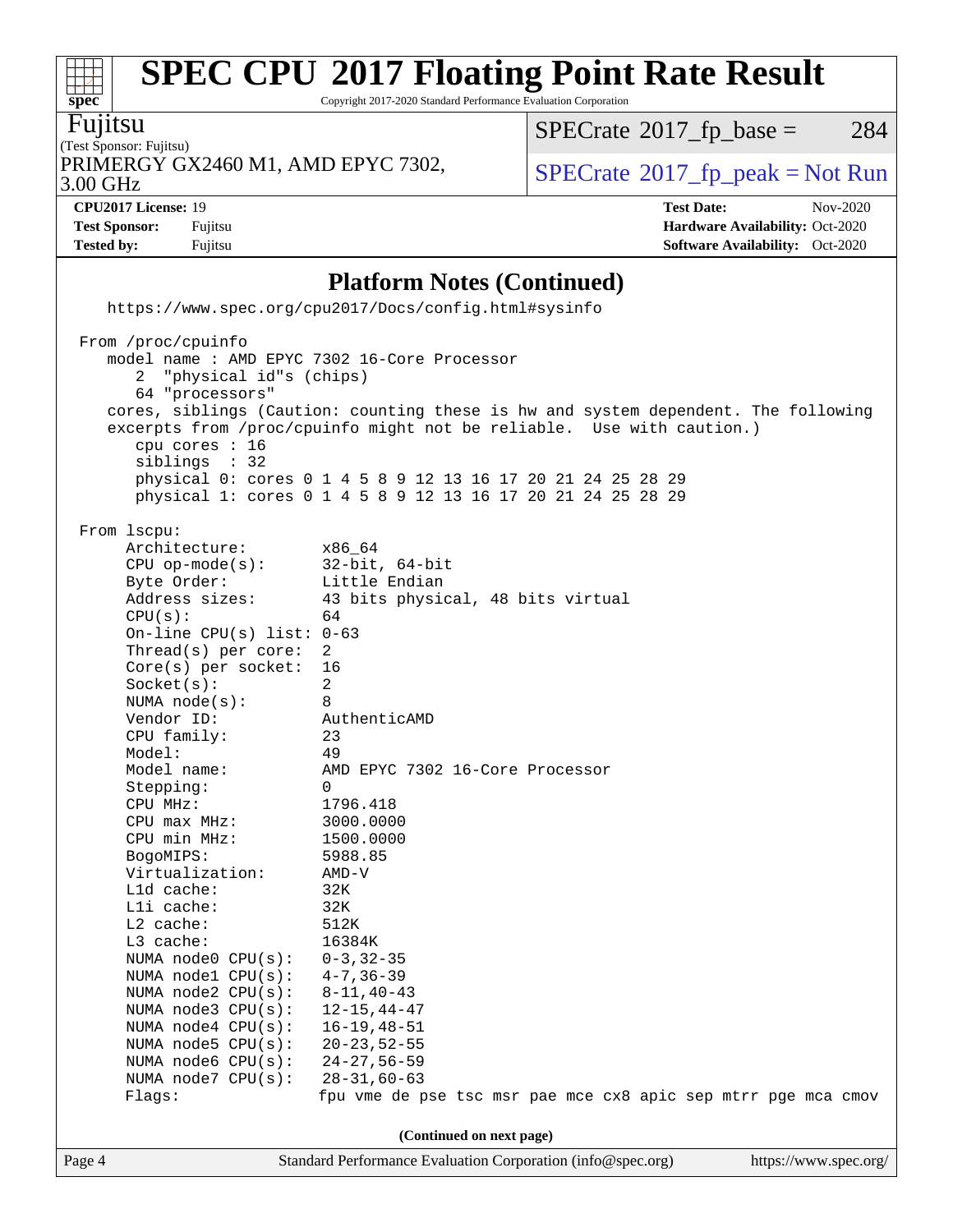Copyright 2017-2020 Standard Performance Evaluation Corporation

Fujitsu

**[spec](http://www.spec.org/)**

(Test Sponsor: Fujitsu) PRIMERGY GX2460 M1, AMD EPYC 7302,  $\vert$  [SPECrate](http://www.spec.org/auto/cpu2017/Docs/result-fields.html#SPECrate2017fppeak) [2017\\_fp\\_peak = N](http://www.spec.org/auto/cpu2017/Docs/result-fields.html#SPECrate2017fppeak)ot Run

 $SPECrate@2017_fp\_base = 284$  $SPECrate@2017_fp\_base = 284$ 

3.00 GHz

**[Test Sponsor:](http://www.spec.org/auto/cpu2017/Docs/result-fields.html#TestSponsor)** Fujitsu **[Hardware Availability:](http://www.spec.org/auto/cpu2017/Docs/result-fields.html#HardwareAvailability)** Oct-2020

**[Tested by:](http://www.spec.org/auto/cpu2017/Docs/result-fields.html#Testedby)** Fujitsu **[Software Availability:](http://www.spec.org/auto/cpu2017/Docs/result-fields.html#SoftwareAvailability)** Oct-2020

**[CPU2017 License:](http://www.spec.org/auto/cpu2017/Docs/result-fields.html#CPU2017License)** 19 **[Test Date:](http://www.spec.org/auto/cpu2017/Docs/result-fields.html#TestDate)** Nov-2020

**[Platform Notes \(Continued\)](http://www.spec.org/auto/cpu2017/Docs/result-fields.html#PlatformNotes)**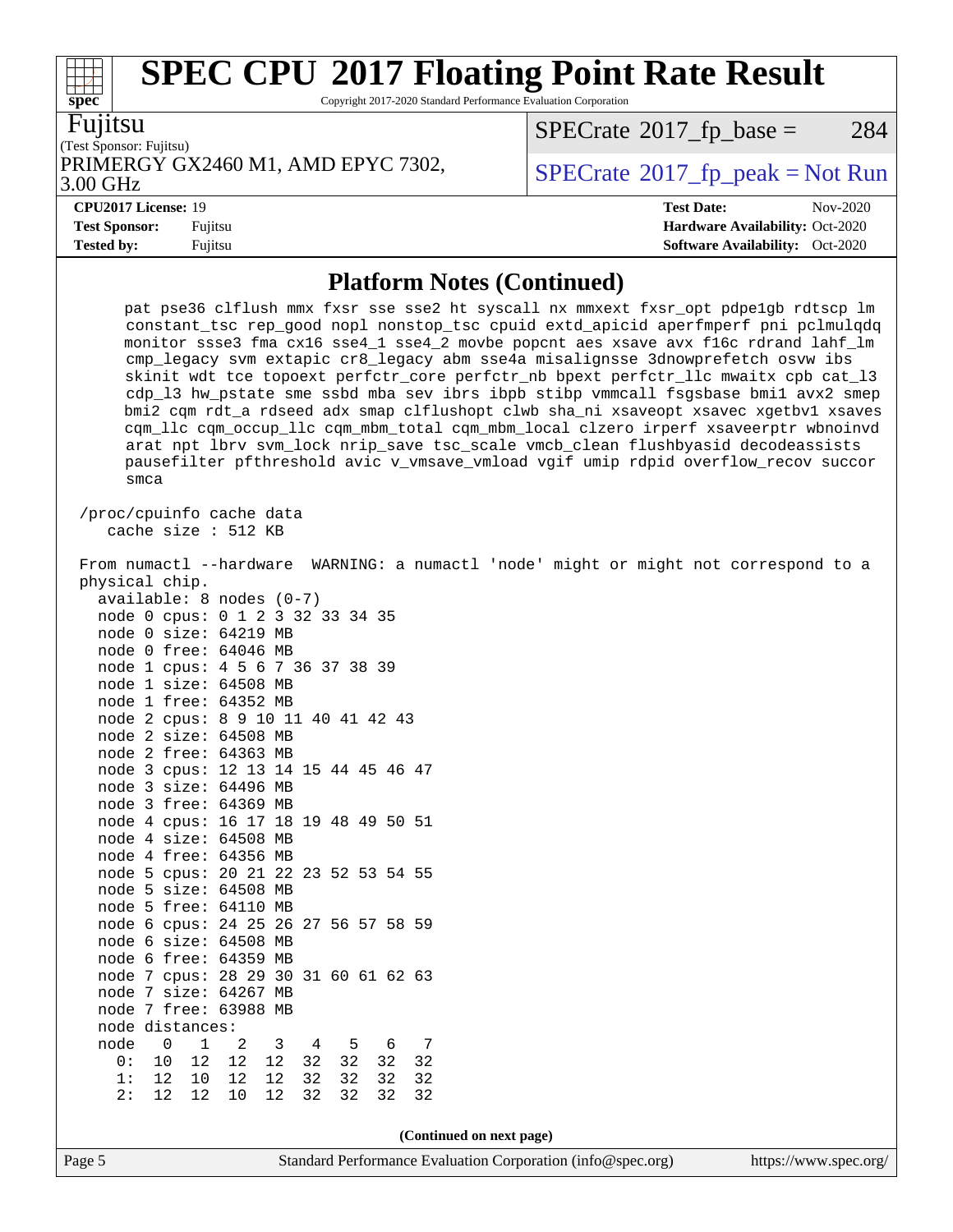| spec <sup>®</sup>                                                                                                                                                   |                                                                                                                                                                                                                                                                                                                                                                                                                                                                                                                                                                        | <b>SPEC CPU®2017 Floating Point Rate Result</b><br>Copyright 2017-2020 Standard Performance Evaluation Corporation                                                                                                                                                                                                                                    |
|---------------------------------------------------------------------------------------------------------------------------------------------------------------------|------------------------------------------------------------------------------------------------------------------------------------------------------------------------------------------------------------------------------------------------------------------------------------------------------------------------------------------------------------------------------------------------------------------------------------------------------------------------------------------------------------------------------------------------------------------------|-------------------------------------------------------------------------------------------------------------------------------------------------------------------------------------------------------------------------------------------------------------------------------------------------------------------------------------------------------|
| Fujitsu<br>(Test Sponsor: Fujitsu)                                                                                                                                  |                                                                                                                                                                                                                                                                                                                                                                                                                                                                                                                                                                        | $SPECrate^{\circ}2017$ _fp_base =<br>284                                                                                                                                                                                                                                                                                                              |
| 3.00 GHz                                                                                                                                                            | PRIMERGY GX2460 M1, AMD EPYC 7302,                                                                                                                                                                                                                                                                                                                                                                                                                                                                                                                                     | $SPECrate^{\circ}2017$ _fp_peak = Not Run                                                                                                                                                                                                                                                                                                             |
| CPU2017 License: 19<br><b>Test Sponsor:</b><br><b>Tested by:</b>                                                                                                    | Fujitsu<br>Fujitsu                                                                                                                                                                                                                                                                                                                                                                                                                                                                                                                                                     | <b>Test Date:</b><br>Nov-2020<br>Hardware Availability: Oct-2020<br>Software Availability: Oct-2020                                                                                                                                                                                                                                                   |
|                                                                                                                                                                     |                                                                                                                                                                                                                                                                                                                                                                                                                                                                                                                                                                        | <b>Platform Notes (Continued)</b>                                                                                                                                                                                                                                                                                                                     |
| 3:<br>4:<br>5:<br>6:<br>7:<br>32<br>From /proc/meminfo<br>MemTotal:<br>HugePages_Total:<br>Hugepagesize:<br>os-release:<br>NAME="SLES"<br>ID="sles"<br>uname $-a$ : | 32<br>32<br>12  12  12  10<br>32<br>32<br>32 32<br>32 32<br>10 12 12<br>12<br>32 32 32 32<br>12 10 12<br>12<br>32 32 32 32<br>12 12 10<br>12<br>32<br>32<br>32<br>12<br>12<br>12<br>10<br>527900708 kB<br>0<br>2048 kB<br>From /etc/*release* /etc/*version*<br>VERSION="15-SP2"<br>VERSION_ID="15.2"<br>PRETTY_NAME="SUSE Linux Enterprise Server 15 SP2"<br>ID LIKE="suse"<br>ANSI COLOR="0;32"<br>CPE_NAME="cpe:/o:suse:sles:15:sp2"<br>Linux localhost 5.3.18-22-default #1 SMP Wed Jun 3 12:16:43 UTC 2020<br>(720aeba/lp-1a956f1) x86_64 x86_64 x86_64 GNU/Linux |                                                                                                                                                                                                                                                                                                                                                       |
|                                                                                                                                                                     | Kernel self-reported vulnerability status:                                                                                                                                                                                                                                                                                                                                                                                                                                                                                                                             |                                                                                                                                                                                                                                                                                                                                                       |
| itlb multihit:                                                                                                                                                      | CVE-2018-3620 (L1 Terminal Fault):<br>Microarchitectural Data Sampling:<br>CVE-2017-5754 (Meltdown):<br>CVE-2017-5753 (Spectre variant 1):<br>$CVE-2017-5715$ (Spectre variant 2):                                                                                                                                                                                                                                                                                                                                                                                     | Not affected<br>Not affected<br>Not affected<br>Not affected<br>CVE-2018-3639 (Speculative Store Bypass): Mitigation: Speculative Store Bypass disabled<br>via prctl and seccomp<br>Mitigation: usercopy/swapgs barriers and __user<br>pointer sanitization<br>Mitigation: Full AMD retpoline, IBPB:<br>conditional, IBRS_FW, STIBP: conditional, RSB |
| $srbds$ :<br>tsx_async_abort:                                                                                                                                       |                                                                                                                                                                                                                                                                                                                                                                                                                                                                                                                                                                        | filling<br>Not affected<br>Not affected                                                                                                                                                                                                                                                                                                               |
|                                                                                                                                                                     | run-level 3 Aug 25 10:47                                                                                                                                                                                                                                                                                                                                                                                                                                                                                                                                               |                                                                                                                                                                                                                                                                                                                                                       |
| Filesystem                                                                                                                                                          | SPEC is set to: /home/benchmark/speccpu<br>Type Size Used Avail Use% Mounted on<br>/dev/nvmeln1p3 xfs 1.3T 6.0G 1.3T                                                                                                                                                                                                                                                                                                                                                                                                                                                   | 1% /home                                                                                                                                                                                                                                                                                                                                              |
|                                                                                                                                                                     |                                                                                                                                                                                                                                                                                                                                                                                                                                                                                                                                                                        | (Continued on next page)                                                                                                                                                                                                                                                                                                                              |
| Page 6                                                                                                                                                              |                                                                                                                                                                                                                                                                                                                                                                                                                                                                                                                                                                        | Standard Performance Evaluation Corporation (info@spec.org)<br>https://www.spec.org/                                                                                                                                                                                                                                                                  |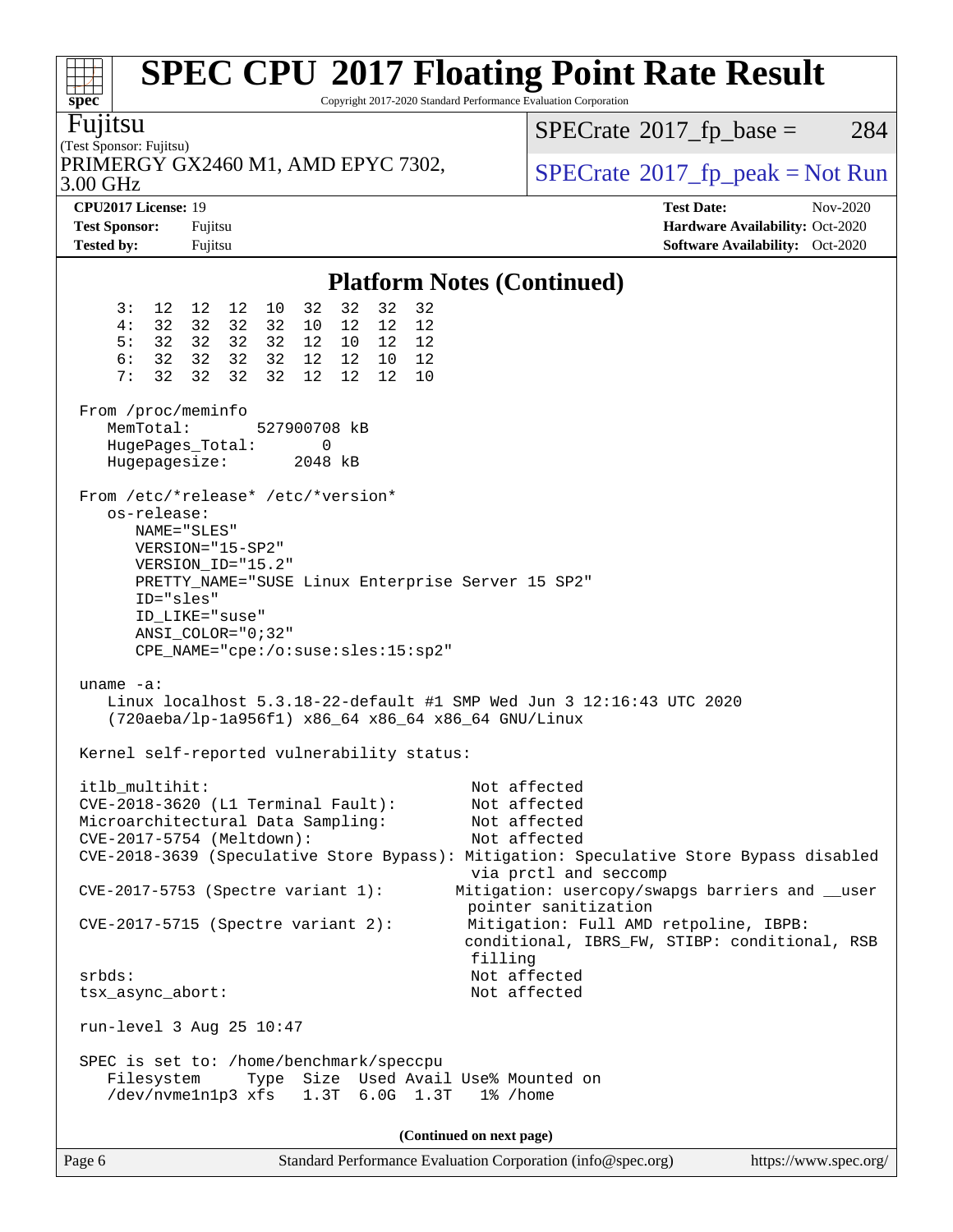Copyright 2017-2020 Standard Performance Evaluation Corporation

Fujitsu

**[spec](http://www.spec.org/)**

 $\pm$ 

(Test Sponsor: Fujitsu) 3.00 GHz PRIMERGY GX2460 M1, AMD EPYC 7302,  $\vert$  [SPECrate](http://www.spec.org/auto/cpu2017/Docs/result-fields.html#SPECrate2017fppeak)®[2017\\_fp\\_peak = N](http://www.spec.org/auto/cpu2017/Docs/result-fields.html#SPECrate2017fppeak)ot Run

 $SPECTate$ <sup>®</sup>[2017\\_fp\\_base =](http://www.spec.org/auto/cpu2017/Docs/result-fields.html#SPECrate2017fpbase) 284

**[CPU2017 License:](http://www.spec.org/auto/cpu2017/Docs/result-fields.html#CPU2017License)** 19 **[Test Date:](http://www.spec.org/auto/cpu2017/Docs/result-fields.html#TestDate)** Nov-2020 **[Test Sponsor:](http://www.spec.org/auto/cpu2017/Docs/result-fields.html#TestSponsor)** Fujitsu **[Hardware Availability:](http://www.spec.org/auto/cpu2017/Docs/result-fields.html#HardwareAvailability)** Oct-2020 **[Tested by:](http://www.spec.org/auto/cpu2017/Docs/result-fields.html#Testedby)** Fujitsu **Fugital Exception Contract Contract Contract Contract Contract Contract Contract Contract Contract Contract Contract Contract Contract Contract Contract Contract Contract Contract Contract Contract Co** 

#### **[Platform Notes \(Continued\)](http://www.spec.org/auto/cpu2017/Docs/result-fields.html#PlatformNotes)**

 From /sys/devices/virtual/dmi/id BIOS: American Megatrends Inc. V7.104 08/20/2020 Vendor: FUJITSU Product: PRIMERGY GX2460 M1 Product Family: empty Serial: MACKxxxxxx

 Additional information from dmidecode follows. WARNING: Use caution when you interpret this section. The 'dmidecode' program reads system data which is "intended to allow hardware to be accurately determined", but the intent may not be met, as there are frequent changes to hardware, firmware, and the "DMTF SMBIOS" standard.

Memory:

16x Samsung M393A4K40DB3-CWE 32 kB 2 rank 3200

(End of data from sysinfo program)

#### **[Compiler Version Notes](http://www.spec.org/auto/cpu2017/Docs/result-fields.html#CompilerVersionNotes)**

| C                   | 519.1bm_r(base) 538.imagick_r(base) 544.nab_r(base)                                                                                                                                                                                           |                       |
|---------------------|-----------------------------------------------------------------------------------------------------------------------------------------------------------------------------------------------------------------------------------------------|-----------------------|
| Thread model: posix | AOCC.LLVM.2.0.0.B191.2019_07_19 clang version 8.0.0 (CLANG: Jenkins<br>AOCC 2 0 0-Build#191) (based on LLVM AOCC.LLVM.2.0.0.B191.2019 07 19)<br>Target: x86 64-unknown-linux-gnu<br>InstalledDir: /sppo/dev/compilers/aocc-compiler-2.0.0/bin |                       |
| $C++$               | 508. namd $r(base)$ 510. parest $r(base)$                                                                                                                                                                                                     |                       |
| Thread model: posix | AOCC.LLVM.2.0.0.B191.2019_07_19 clang version 8.0.0 (CLANG: Jenkins<br>AOCC 2 0 0-Build#191) (based on LLVM AOCC.LLVM.2.0.0.B191.2019 07 19)<br>Target: x86 64-unknown-linux-gnu<br>InstalledDir: /sppo/dev/compilers/aocc-compiler-2.0.0/bin |                       |
| $C++$ , $C$         | 511.povray_r(base) 526.blender_r(base)                                                                                                                                                                                                        |                       |
| Thread model: posix | AOCC.LLVM.2.0.0.B191.2019 07 19 clang version 8.0.0 (CLANG: Jenkins<br>AOCC_2_0_0-Build#191) (based on LLVM AOCC.LLVM.2.0.0.B191.2019_07_19)<br>Target: x86 64-unknown-linux-qnu                                                              |                       |
|                     | (Continued on next page)                                                                                                                                                                                                                      |                       |
| Page 7              | Standard Performance Evaluation Corporation (info@spec.org)                                                                                                                                                                                   | https://www.spec.org/ |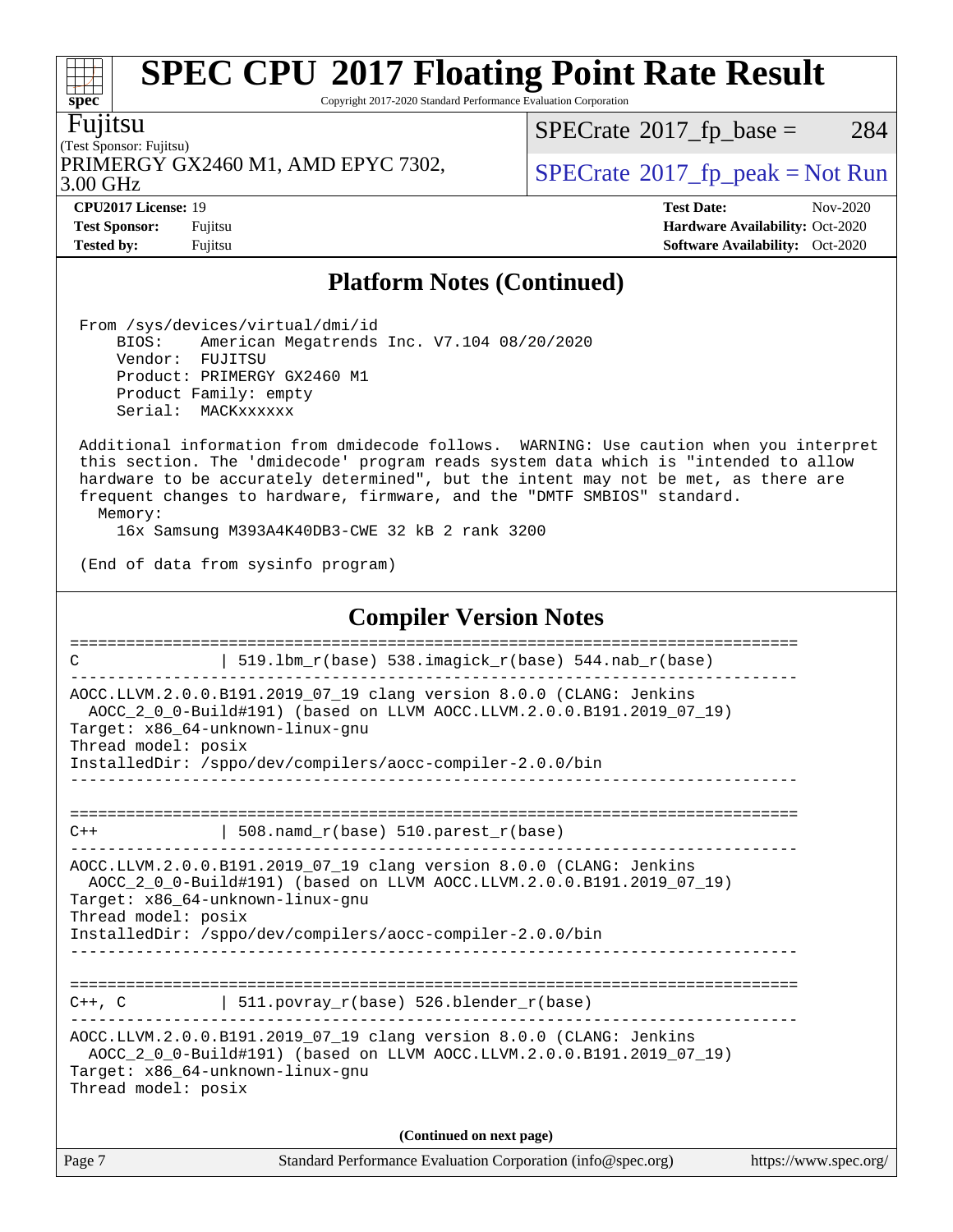Copyright 2017-2020 Standard Performance Evaluation Corporation

Fujitsu

**[spec](http://www.spec.org/)**

 $+\!\!+\!\!$ 

#### (Test Sponsor: Fujitsu) PRIMERGY GX2460 M1, AMD EPYC 7302,  $\vert$  [SPECrate](http://www.spec.org/auto/cpu2017/Docs/result-fields.html#SPECrate2017fppeak) [2017\\_fp\\_peak = N](http://www.spec.org/auto/cpu2017/Docs/result-fields.html#SPECrate2017fppeak)ot Run

 $SPECTate$ <sup>®</sup>[2017\\_fp\\_base =](http://www.spec.org/auto/cpu2017/Docs/result-fields.html#SPECrate2017fpbase) 284

3.00 GHz

**[CPU2017 License:](http://www.spec.org/auto/cpu2017/Docs/result-fields.html#CPU2017License)** 19 **[Test Date:](http://www.spec.org/auto/cpu2017/Docs/result-fields.html#TestDate)** Nov-2020 **[Test Sponsor:](http://www.spec.org/auto/cpu2017/Docs/result-fields.html#TestSponsor)** Fujitsu **[Hardware Availability:](http://www.spec.org/auto/cpu2017/Docs/result-fields.html#HardwareAvailability)** Oct-2020 **[Tested by:](http://www.spec.org/auto/cpu2017/Docs/result-fields.html#Testedby)** Fujitsu **[Software Availability:](http://www.spec.org/auto/cpu2017/Docs/result-fields.html#SoftwareAvailability)** Oct-2020

### **[Compiler Version Notes \(Continued\)](http://www.spec.org/auto/cpu2017/Docs/result-fields.html#CompilerVersionNotes)**

| Standard Performance Evaluation Corporation (info@spec.org)<br>Page 8                                                                                                                                                                                                                                                                                                                                                                                                                                                                                                                                                                                                                                                                                                                                                                                                                                                                                                      | https://www.spec.org/ |
|----------------------------------------------------------------------------------------------------------------------------------------------------------------------------------------------------------------------------------------------------------------------------------------------------------------------------------------------------------------------------------------------------------------------------------------------------------------------------------------------------------------------------------------------------------------------------------------------------------------------------------------------------------------------------------------------------------------------------------------------------------------------------------------------------------------------------------------------------------------------------------------------------------------------------------------------------------------------------|-----------------------|
| (Continued on next page)                                                                                                                                                                                                                                                                                                                                                                                                                                                                                                                                                                                                                                                                                                                                                                                                                                                                                                                                                   |                       |
| AOCC.LLVM.2.0.0.B191.2019_07_19 clang version 8.0.0 (CLANG: Jenkins<br>AOCC_2_0_0-Build#191) (based on LLVM AOCC.LLVM.2.0.0.B191.2019_07_19)<br>Target: x86_64-unknown-linux-gnu<br>Thread model: posix<br>InstalledDir: /sppo/dev/compilers/aocc-compiler-2.0.0/bin<br>AOCC.LLVM.2.0.0.B191.2019_07_19 clang version 8.0.0 (CLANG: Jenkins                                                                                                                                                                                                                                                                                                                                                                                                                                                                                                                                                                                                                                |                       |
| $521.wrf_r(base) 527.cam4_r(base)$<br>Fortran, C                                                                                                                                                                                                                                                                                                                                                                                                                                                                                                                                                                                                                                                                                                                                                                                                                                                                                                                           |                       |
| AOCC.LLVM.2.0.0.B191.2019_07_19 clang version 8.0.0 (CLANG: Jenkins<br>AOCC_2_0_0-Build#191) (based on LLVM AOCC.LLVM.2.0.0.B191.2019_07_19)<br>Target: x86_64-unknown-linux-gnu<br>Thread model: posix<br>InstalledDir: /sppo/dev/compilers/aocc-compiler-2.0.0/bin                                                                                                                                                                                                                                                                                                                                                                                                                                                                                                                                                                                                                                                                                                       |                       |
| 503.bwaves_r(base) 549.fotonik3d_r(base) 554.roms_r(base)<br>Fortran                                                                                                                                                                                                                                                                                                                                                                                                                                                                                                                                                                                                                                                                                                                                                                                                                                                                                                       |                       |
| $C++$ , C, Fortran   507.cactuBSSN_r(base)<br>. <u>_ _ _ _ _ _ _ _ _ _ _ _ _ _ _ _ _</u> _ _<br>------------<br>__________________________________<br>AOCC.LLVM.2.0.0.B191.2019_07_19 clang version 8.0.0 (CLANG: Jenkins<br>AOCC_2_0_0-Build#191) (based on LLVM AOCC.LLVM.2.0.0.B191.2019_07_19)<br>Target: x86_64-unknown-linux-gnu<br>Thread model: posix<br>InstalledDir: /sppo/dev/compilers/aocc-compiler-2.0.0/bin<br>AOCC.LLVM.2.0.0.B191.2019_07_19 clang version 8.0.0 (CLANG: Jenkins<br>AOCC 2 0 0-Build#191) (based on LLVM AOCC.LLVM.2.0.0.B191.2019 07 19)<br>Target: x86_64-unknown-linux-gnu<br>Thread model: posix<br>InstalledDir: /sppo/dev/compilers/aocc-compiler-2.0.0/bin<br>AOCC.LLVM.2.0.0.B191.2019_07_19 clang version 8.0.0 (CLANG: Jenkins<br>AOCC_2_0_0-Build#191) (based on LLVM AOCC.LLVM.2.0.0.B191.2019_07_19)<br>Target: x86_64-unknown-linux-gnu<br>Thread model: posix<br>InstalledDir: /sppo/dev/compilers/aocc-compiler-2.0.0/bin |                       |
|                                                                                                                                                                                                                                                                                                                                                                                                                                                                                                                                                                                                                                                                                                                                                                                                                                                                                                                                                                            |                       |
| Thread model: posix<br>InstalledDir: /sppo/dev/compilers/aocc-compiler-2.0.0/bin                                                                                                                                                                                                                                                                                                                                                                                                                                                                                                                                                                                                                                                                                                                                                                                                                                                                                           |                       |
| InstalledDir: /sppo/dev/compilers/aocc-compiler-2.0.0/bin<br>AOCC.LLVM.2.0.0.B191.2019_07_19 clang version 8.0.0 (CLANG: Jenkins<br>AOCC_2_0_0-Build#191) (based on LLVM AOCC.LLVM.2.0.0.B191.2019_07_19)<br>Target: x86_64-unknown-linux-gnu                                                                                                                                                                                                                                                                                                                                                                                                                                                                                                                                                                                                                                                                                                                              |                       |
| $\mathbf{Compton}$ , croion rotes (Continuea)                                                                                                                                                                                                                                                                                                                                                                                                                                                                                                                                                                                                                                                                                                                                                                                                                                                                                                                              |                       |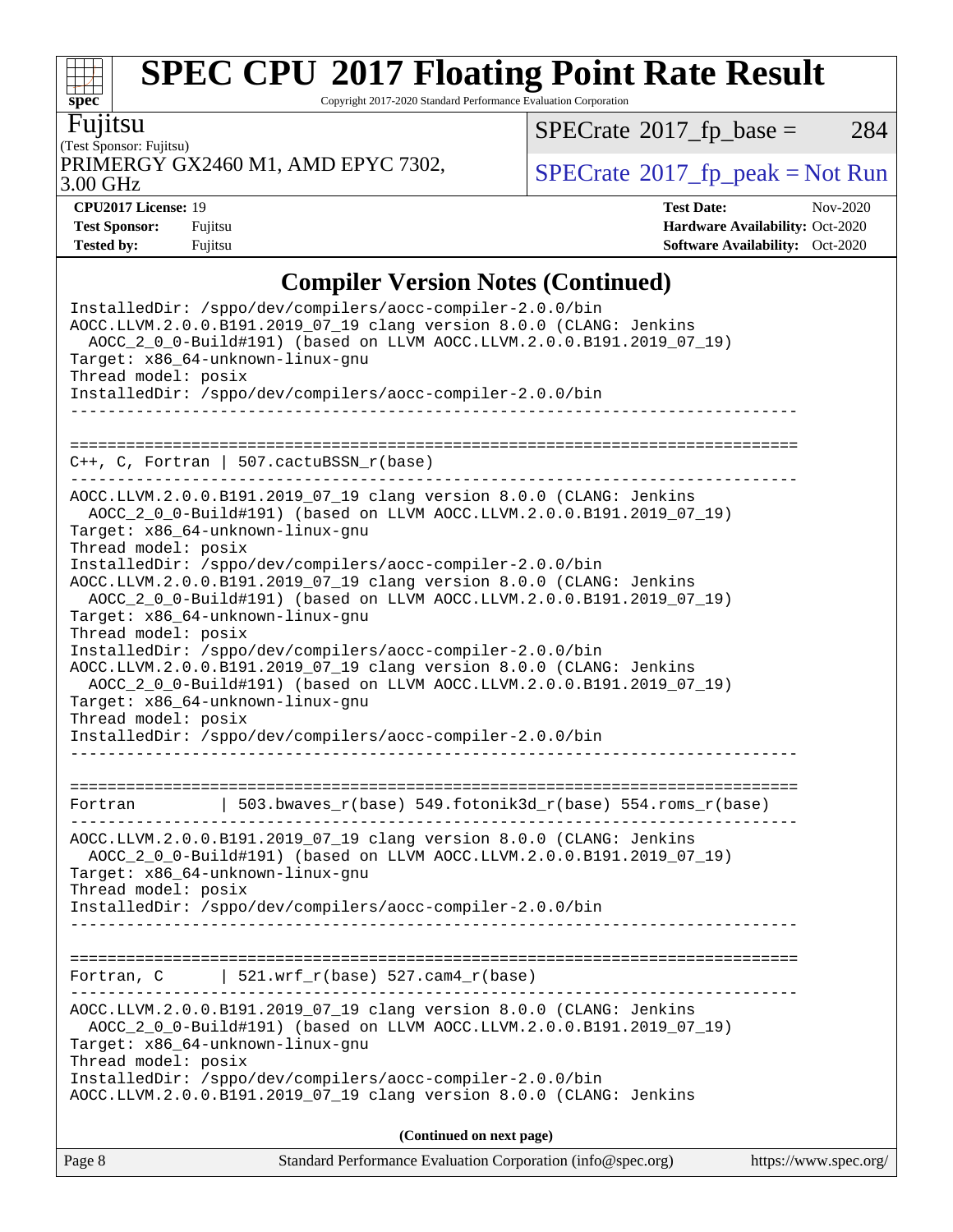Copyright 2017-2020 Standard Performance Evaluation Corporation

#### Fujitsu

**[spec](http://www.spec.org/)**

 $\pm$ 

(Test Sponsor: Fujitsu) PRIMERGY GX2460 M1, AMD EPYC 7302,  $\vert$  [SPECrate](http://www.spec.org/auto/cpu2017/Docs/result-fields.html#SPECrate2017fppeak)®[2017\\_fp\\_peak = N](http://www.spec.org/auto/cpu2017/Docs/result-fields.html#SPECrate2017fppeak)ot Run

 $SPECTate$ <sup>®</sup>[2017\\_fp\\_base =](http://www.spec.org/auto/cpu2017/Docs/result-fields.html#SPECrate2017fpbase) 284

3.00 GHz

**[Tested by:](http://www.spec.org/auto/cpu2017/Docs/result-fields.html#Testedby)** Fujitsu **[Software Availability:](http://www.spec.org/auto/cpu2017/Docs/result-fields.html#SoftwareAvailability)** Oct-2020

**[CPU2017 License:](http://www.spec.org/auto/cpu2017/Docs/result-fields.html#CPU2017License)** 19 **[Test Date:](http://www.spec.org/auto/cpu2017/Docs/result-fields.html#TestDate)** Nov-2020 **[Test Sponsor:](http://www.spec.org/auto/cpu2017/Docs/result-fields.html#TestSponsor)** Fujitsu **[Hardware Availability:](http://www.spec.org/auto/cpu2017/Docs/result-fields.html#HardwareAvailability)** Oct-2020

### **[Compiler Version Notes \(Continued\)](http://www.spec.org/auto/cpu2017/Docs/result-fields.html#CompilerVersionNotes)**

 AOCC\_2\_0\_0-Build#191) (based on LLVM AOCC.LLVM.2.0.0.B191.2019\_07\_19) Target: x86\_64-unknown-linux-gnu Thread model: posix InstalledDir: /sppo/dev/compilers/aocc-compiler-2.0.0/bin ------------------------------------------------------------------------------

**[Base Compiler Invocation](http://www.spec.org/auto/cpu2017/Docs/result-fields.html#BaseCompilerInvocation)**

[C benchmarks](http://www.spec.org/auto/cpu2017/Docs/result-fields.html#Cbenchmarks): [clang](http://www.spec.org/cpu2017/results/res2020q4/cpu2017-20201124-24487.flags.html#user_CCbase_clang-c)

[C++ benchmarks:](http://www.spec.org/auto/cpu2017/Docs/result-fields.html#CXXbenchmarks) [clang++](http://www.spec.org/cpu2017/results/res2020q4/cpu2017-20201124-24487.flags.html#user_CXXbase_clang-cpp)

[Fortran benchmarks](http://www.spec.org/auto/cpu2017/Docs/result-fields.html#Fortranbenchmarks): [flang](http://www.spec.org/cpu2017/results/res2020q4/cpu2017-20201124-24487.flags.html#user_FCbase_flang)

[Benchmarks using both Fortran and C](http://www.spec.org/auto/cpu2017/Docs/result-fields.html#BenchmarksusingbothFortranandC): [flang](http://www.spec.org/cpu2017/results/res2020q4/cpu2017-20201124-24487.flags.html#user_CC_FCbase_flang) [clang](http://www.spec.org/cpu2017/results/res2020q4/cpu2017-20201124-24487.flags.html#user_CC_FCbase_clang-c)

[Benchmarks using both C and C++](http://www.spec.org/auto/cpu2017/Docs/result-fields.html#BenchmarksusingbothCandCXX): [clang++](http://www.spec.org/cpu2017/results/res2020q4/cpu2017-20201124-24487.flags.html#user_CC_CXXbase_clang-cpp) [clang](http://www.spec.org/cpu2017/results/res2020q4/cpu2017-20201124-24487.flags.html#user_CC_CXXbase_clang-c)

[Benchmarks using Fortran, C, and C++:](http://www.spec.org/auto/cpu2017/Docs/result-fields.html#BenchmarksusingFortranCandCXX) [clang++](http://www.spec.org/cpu2017/results/res2020q4/cpu2017-20201124-24487.flags.html#user_CC_CXX_FCbase_clang-cpp) [clang](http://www.spec.org/cpu2017/results/res2020q4/cpu2017-20201124-24487.flags.html#user_CC_CXX_FCbase_clang-c) [flang](http://www.spec.org/cpu2017/results/res2020q4/cpu2017-20201124-24487.flags.html#user_CC_CXX_FCbase_flang)

### **[Base Portability Flags](http://www.spec.org/auto/cpu2017/Docs/result-fields.html#BasePortabilityFlags)**

 503.bwaves\_r: [-DSPEC\\_LP64](http://www.spec.org/cpu2017/results/res2020q4/cpu2017-20201124-24487.flags.html#suite_baseEXTRA_PORTABILITY503_bwaves_r_DSPEC_LP64) 507.cactuBSSN\_r: [-DSPEC\\_LP64](http://www.spec.org/cpu2017/results/res2020q4/cpu2017-20201124-24487.flags.html#suite_baseEXTRA_PORTABILITY507_cactuBSSN_r_DSPEC_LP64) 508.namd\_r: [-DSPEC\\_LP64](http://www.spec.org/cpu2017/results/res2020q4/cpu2017-20201124-24487.flags.html#suite_baseEXTRA_PORTABILITY508_namd_r_DSPEC_LP64) 510.parest\_r: [-DSPEC\\_LP64](http://www.spec.org/cpu2017/results/res2020q4/cpu2017-20201124-24487.flags.html#suite_baseEXTRA_PORTABILITY510_parest_r_DSPEC_LP64) 511.povray\_r: [-DSPEC\\_LP64](http://www.spec.org/cpu2017/results/res2020q4/cpu2017-20201124-24487.flags.html#suite_baseEXTRA_PORTABILITY511_povray_r_DSPEC_LP64) 519.lbm\_r: [-DSPEC\\_LP64](http://www.spec.org/cpu2017/results/res2020q4/cpu2017-20201124-24487.flags.html#suite_baseEXTRA_PORTABILITY519_lbm_r_DSPEC_LP64) 521.wrf\_r: [-DSPEC\\_CASE\\_FLAG](http://www.spec.org/cpu2017/results/res2020q4/cpu2017-20201124-24487.flags.html#b521.wrf_r_baseCPORTABILITY_DSPEC_CASE_FLAG) [-Mbyteswapio](http://www.spec.org/cpu2017/results/res2020q4/cpu2017-20201124-24487.flags.html#user_baseFPORTABILITY521_wrf_r_F-mbyteswapio_543c39ce38db59bcbc3b888917ef58c313007ae1c27520b689e012995ae261114051d1d5efcb4182d175ce22a6a15532d3a9999882dd2c360e6d853f41da6883) [-DSPEC\\_LP64](http://www.spec.org/cpu2017/results/res2020q4/cpu2017-20201124-24487.flags.html#suite_baseEXTRA_PORTABILITY521_wrf_r_DSPEC_LP64) 526.blender\_r: [-funsigned-char](http://www.spec.org/cpu2017/results/res2020q4/cpu2017-20201124-24487.flags.html#user_baseCPORTABILITY526_blender_r_aocc-unsigned-char) [-D\\_\\_BOOL\\_DEFINED](http://www.spec.org/cpu2017/results/res2020q4/cpu2017-20201124-24487.flags.html#b526.blender_r_baseCXXPORTABILITY_D__BOOL_DEFINED) [-DSPEC\\_LP64](http://www.spec.org/cpu2017/results/res2020q4/cpu2017-20201124-24487.flags.html#suite_baseEXTRA_PORTABILITY526_blender_r_DSPEC_LP64) 527.cam4\_r: [-DSPEC\\_CASE\\_FLAG](http://www.spec.org/cpu2017/results/res2020q4/cpu2017-20201124-24487.flags.html#b527.cam4_r_basePORTABILITY_DSPEC_CASE_FLAG) [-DSPEC\\_LP64](http://www.spec.org/cpu2017/results/res2020q4/cpu2017-20201124-24487.flags.html#suite_baseEXTRA_PORTABILITY527_cam4_r_DSPEC_LP64) 538.imagick\_r: [-DSPEC\\_LP64](http://www.spec.org/cpu2017/results/res2020q4/cpu2017-20201124-24487.flags.html#suite_baseEXTRA_PORTABILITY538_imagick_r_DSPEC_LP64) 544.nab\_r: [-DSPEC\\_LP64](http://www.spec.org/cpu2017/results/res2020q4/cpu2017-20201124-24487.flags.html#suite_baseEXTRA_PORTABILITY544_nab_r_DSPEC_LP64) 549.fotonik3d\_r: [-DSPEC\\_LP64](http://www.spec.org/cpu2017/results/res2020q4/cpu2017-20201124-24487.flags.html#suite_baseEXTRA_PORTABILITY549_fotonik3d_r_DSPEC_LP64) 554.roms\_r: [-DSPEC\\_LP64](http://www.spec.org/cpu2017/results/res2020q4/cpu2017-20201124-24487.flags.html#suite_baseEXTRA_PORTABILITY554_roms_r_DSPEC_LP64)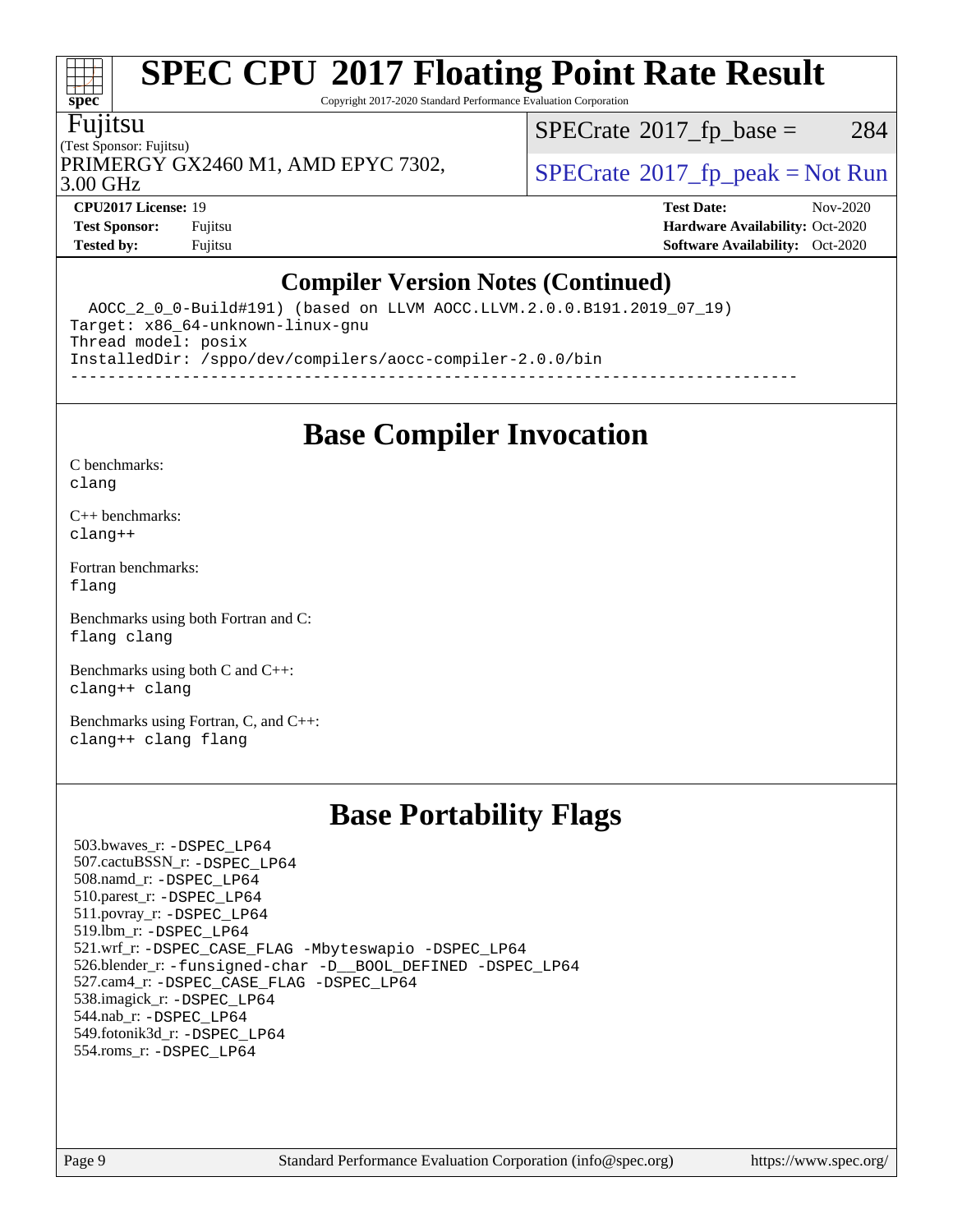Copyright 2017-2020 Standard Performance Evaluation Corporation

| I<br>П<br>I<br>I | ι. |
|------------------|----|
|                  |    |

**[spec](http://www.spec.org/)**

### (Test Sponsor: Fujitsu) PRIMERGY GX2460 M1, AMD EPYC 7302,  $\vert$  [SPECrate](http://www.spec.org/auto/cpu2017/Docs/result-fields.html#SPECrate2017fppeak) 2017 fp peak = Not Run

 $SPECTate$ <sup>®</sup>[2017\\_fp\\_base =](http://www.spec.org/auto/cpu2017/Docs/result-fields.html#SPECrate2017fpbase) 284

3.00 GHz

**[CPU2017 License:](http://www.spec.org/auto/cpu2017/Docs/result-fields.html#CPU2017License)** 19 **[Test Date:](http://www.spec.org/auto/cpu2017/Docs/result-fields.html#TestDate)** Nov-2020 **[Test Sponsor:](http://www.spec.org/auto/cpu2017/Docs/result-fields.html#TestSponsor)** Fujitsu **[Hardware Availability:](http://www.spec.org/auto/cpu2017/Docs/result-fields.html#HardwareAvailability)** Oct-2020 **[Tested by:](http://www.spec.org/auto/cpu2017/Docs/result-fields.html#Testedby)** Fujitsu **[Software Availability:](http://www.spec.org/auto/cpu2017/Docs/result-fields.html#SoftwareAvailability)** Oct-2020

### **[Base Optimization Flags](http://www.spec.org/auto/cpu2017/Docs/result-fields.html#BaseOptimizationFlags)**

#### [C benchmarks:](http://www.spec.org/auto/cpu2017/Docs/result-fields.html#Cbenchmarks)

[-flto](http://www.spec.org/cpu2017/results/res2020q4/cpu2017-20201124-24487.flags.html#user_CCbase_aocc-flto) [-Wl,-mllvm -Wl,-function-specialize](http://www.spec.org/cpu2017/results/res2020q4/cpu2017-20201124-24487.flags.html#user_CCbase_F-function-specialize_7e7e661e57922243ee67c9a1251cb8910e607325179a0ce7f2884e09a6f5d4a5ef0ae4f37e8a2a11c95fc48e931f06dc2b6016f14b511fcb441e048bef1b065a) [-Wl,-mllvm -Wl,-region-vectorize](http://www.spec.org/cpu2017/results/res2020q4/cpu2017-20201124-24487.flags.html#user_CCbase_F-region-vectorize_fb6c6b5aa293c88efc6c7c2b52b20755e943585b1fe8658c35afef78727fff56e1a56891413c30e36b8e2a6f9a71126986319243e80eb6110b78b288f533c52b) [-Wl,-mllvm -Wl,-vector-library=LIBMVEC](http://www.spec.org/cpu2017/results/res2020q4/cpu2017-20201124-24487.flags.html#user_CCbase_F-use-vector-library_0a14b27fae317f283640384a31f7bfcc2bd4c1d0b5cfc618a3a430800c9b20217b00f61303eff223a3251b4f06ffbc9739dc5296db9d1fbb9ad24a3939d86d66) [-Wl,-mllvm -Wl,-reduce-array-computations=3](http://www.spec.org/cpu2017/results/res2020q4/cpu2017-20201124-24487.flags.html#user_CCbase_F-reduce-array-computations_b882aefe7a5dda4e33149f6299762b9a720dace3e498e13756f4c04e5a19edf5315c1f3993de2e61ec41e8c206231f84e05da7040e1bb5d69ba27d10a12507e4) [-O3](http://www.spec.org/cpu2017/results/res2020q4/cpu2017-20201124-24487.flags.html#user_CCbase_F-O3) [-ffast-math](http://www.spec.org/cpu2017/results/res2020q4/cpu2017-20201124-24487.flags.html#user_CCbase_aocc-ffast-math) [-march=znver2](http://www.spec.org/cpu2017/results/res2020q4/cpu2017-20201124-24487.flags.html#user_CCbase_aocc-march_3e2e19cff2eeef60c5d90b059483627c9ea47eca6d66670dbd53f9185f6439e27eb5e104cf773e9e8ab18c8842ce63e461a3e948d0214bd567ef3ade411bf467) [-fstruct-layout=3](http://www.spec.org/cpu2017/results/res2020q4/cpu2017-20201124-24487.flags.html#user_CCbase_F-struct-layout) [-mllvm -unroll-threshold=50](http://www.spec.org/cpu2017/results/res2020q4/cpu2017-20201124-24487.flags.html#user_CCbase_F-unroll-threshold_458874500b2c105d6d5cb4d7a611c40e2b16e9e3d26b355fea72d644c3673b4de4b3932662f0ed3dbec75c491a13da2d2ca81180bd779dc531083ef1e1e549dc) [-fremap-arrays](http://www.spec.org/cpu2017/results/res2020q4/cpu2017-20201124-24487.flags.html#user_CCbase_F-fremap-arrays) [-mllvm -function-specialize](http://www.spec.org/cpu2017/results/res2020q4/cpu2017-20201124-24487.flags.html#user_CCbase_F-function-specialize_233b3bdba86027f1b094368157e481c5bc59f40286dc25bfadc1858dcd5745c24fd30d5f188710db7fea399bcc9f44a80b3ce3aacc70a8870250c3ae5e1f35b8) [-mllvm -enable-gvn-hoist](http://www.spec.org/cpu2017/results/res2020q4/cpu2017-20201124-24487.flags.html#user_CCbase_F-enable-gvn-hoist_e5856354646dd6ca1333a0ad99b817e4cf8932b91b82809fd8fd47ceff7b22a89eba5c98fd3e3fa5200368fd772cec3dd56abc3c8f7b655a71b9f9848dddedd5) [-mllvm -reduce-array-computations=3](http://www.spec.org/cpu2017/results/res2020q4/cpu2017-20201124-24487.flags.html#user_CCbase_F-reduce-array-computations_aceadb8604558b566e0e3a0d7a3c1533923dd1fa0889614e16288028922629a28d5695c24d3b3be4306b1e311c54317dfffe3a2e57fbcaabc737a1798de39145) [-mllvm -global-vectorize-slp](http://www.spec.org/cpu2017/results/res2020q4/cpu2017-20201124-24487.flags.html#user_CCbase_F-global-vectorize-slp_a3935e8627af4ced727033b1ffd4db27f4d541a363d28d82bf4c2925fb3a0fd4115d6e42d13a2829f9e024d6608eb67a85cb49770f2da5c5ac8dbc737afad603) [-mllvm -vector-library=LIBMVEC](http://www.spec.org/cpu2017/results/res2020q4/cpu2017-20201124-24487.flags.html#user_CCbase_F-use-vector-library_e584e20b4f7ec96aa109254b65d8e01d864f3d68580371b9d93ed7c338191d4cfce20c3c864632264effc6bbe4c7c38153d02096a342ee92501c4a53204a7871) [-mllvm -inline-threshold=1000](http://www.spec.org/cpu2017/results/res2020q4/cpu2017-20201124-24487.flags.html#user_CCbase_dragonegg-llvm-inline-threshold_b7832241b0a6397e4ecdbaf0eb7defdc10f885c2a282fa3240fdc99844d543fda39cf8a4a9dccf68cf19b5438ac3b455264f478df15da0f4988afa40d8243bab) [-flv-function-specialization](http://www.spec.org/cpu2017/results/res2020q4/cpu2017-20201124-24487.flags.html#user_CCbase_F-flv-function-specialization) [-z muldefs](http://www.spec.org/cpu2017/results/res2020q4/cpu2017-20201124-24487.flags.html#user_CCbase_aocc-muldefs) [-lmvec](http://www.spec.org/cpu2017/results/res2020q4/cpu2017-20201124-24487.flags.html#user_CCbase_F-lmvec) [-lamdlibm](http://www.spec.org/cpu2017/results/res2020q4/cpu2017-20201124-24487.flags.html#user_CCbase_F-lamdlibm) [-ljemalloc](http://www.spec.org/cpu2017/results/res2020q4/cpu2017-20201124-24487.flags.html#user_CCbase_jemalloc-lib) [-lflang](http://www.spec.org/cpu2017/results/res2020q4/cpu2017-20201124-24487.flags.html#user_CCbase_F-lflang) [C++ benchmarks](http://www.spec.org/auto/cpu2017/Docs/result-fields.html#CXXbenchmarks): [-std=c++98](http://www.spec.org/cpu2017/results/res2020q4/cpu2017-20201124-24487.flags.html#user_CXXbase_std-cpp) [-flto](http://www.spec.org/cpu2017/results/res2020q4/cpu2017-20201124-24487.flags.html#user_CXXbase_aocc-flto) [-Wl,-mllvm -Wl,-function-specialize](http://www.spec.org/cpu2017/results/res2020q4/cpu2017-20201124-24487.flags.html#user_CXXbase_F-function-specialize_7e7e661e57922243ee67c9a1251cb8910e607325179a0ce7f2884e09a6f5d4a5ef0ae4f37e8a2a11c95fc48e931f06dc2b6016f14b511fcb441e048bef1b065a) [-Wl,-mllvm -Wl,-region-vectorize](http://www.spec.org/cpu2017/results/res2020q4/cpu2017-20201124-24487.flags.html#user_CXXbase_F-region-vectorize_fb6c6b5aa293c88efc6c7c2b52b20755e943585b1fe8658c35afef78727fff56e1a56891413c30e36b8e2a6f9a71126986319243e80eb6110b78b288f533c52b) [-Wl,-mllvm -Wl,-vector-library=LIBMVEC](http://www.spec.org/cpu2017/results/res2020q4/cpu2017-20201124-24487.flags.html#user_CXXbase_F-use-vector-library_0a14b27fae317f283640384a31f7bfcc2bd4c1d0b5cfc618a3a430800c9b20217b00f61303eff223a3251b4f06ffbc9739dc5296db9d1fbb9ad24a3939d86d66) [-Wl,-mllvm -Wl,-reduce-array-computations=3](http://www.spec.org/cpu2017/results/res2020q4/cpu2017-20201124-24487.flags.html#user_CXXbase_F-reduce-array-computations_b882aefe7a5dda4e33149f6299762b9a720dace3e498e13756f4c04e5a19edf5315c1f3993de2e61ec41e8c206231f84e05da7040e1bb5d69ba27d10a12507e4) [-Wl,-mllvm -Wl,-suppress-fmas](http://www.spec.org/cpu2017/results/res2020q4/cpu2017-20201124-24487.flags.html#user_CXXbase_F-suppress-fmas_f00f00630e4a059e8af9c161e9bbf420bcf19890a7f99d5933525e66aa4b0bb3ab2339d2b12d97d3a5f5d271e839fe9c109938e91fe06230fb53651590cfa1e8) [-O3](http://www.spec.org/cpu2017/results/res2020q4/cpu2017-20201124-24487.flags.html#user_CXXbase_F-O3) [-ffast-math](http://www.spec.org/cpu2017/results/res2020q4/cpu2017-20201124-24487.flags.html#user_CXXbase_aocc-ffast-math) [-march=znver2](http://www.spec.org/cpu2017/results/res2020q4/cpu2017-20201124-24487.flags.html#user_CXXbase_aocc-march_3e2e19cff2eeef60c5d90b059483627c9ea47eca6d66670dbd53f9185f6439e27eb5e104cf773e9e8ab18c8842ce63e461a3e948d0214bd567ef3ade411bf467) [-mllvm -loop-unswitch-threshold=200000](http://www.spec.org/cpu2017/results/res2020q4/cpu2017-20201124-24487.flags.html#user_CXXbase_F-loop-unswitch-threshold_f9a82ae3270e55b5fbf79d0d96ee93606b73edbbe527d20b18b7bff1a3a146ad50cfc7454c5297978340ae9213029016a7d16221274d672d3f7f42ed25274e1d) [-mllvm -vector-library=LIBMVEC](http://www.spec.org/cpu2017/results/res2020q4/cpu2017-20201124-24487.flags.html#user_CXXbase_F-use-vector-library_e584e20b4f7ec96aa109254b65d8e01d864f3d68580371b9d93ed7c338191d4cfce20c3c864632264effc6bbe4c7c38153d02096a342ee92501c4a53204a7871) [-mllvm -unroll-threshold=100](http://www.spec.org/cpu2017/results/res2020q4/cpu2017-20201124-24487.flags.html#user_CXXbase_F-unroll-threshold_2755d0c78138845d361fa1543e3a063fffa198df9b3edf0cfb856bbc88a81e1769b12ac7a550c5d35197be55360db1a3f95a8d1304df999456cabf5120c45168) [-flv-function-specialization](http://www.spec.org/cpu2017/results/res2020q4/cpu2017-20201124-24487.flags.html#user_CXXbase_F-flv-function-specialization) [-mllvm -enable-partial-unswitch](http://www.spec.org/cpu2017/results/res2020q4/cpu2017-20201124-24487.flags.html#user_CXXbase_F-enable-partial-unswitch_6e1c33f981d77963b1eaf834973128a7f33ce3f8e27f54689656697a35e89dcc875281e0e6283d043e32f367dcb605ba0e307a92e830f7e326789fa6c61b35d3) [-z muldefs](http://www.spec.org/cpu2017/results/res2020q4/cpu2017-20201124-24487.flags.html#user_CXXbase_aocc-muldefs) [-lmvec](http://www.spec.org/cpu2017/results/res2020q4/cpu2017-20201124-24487.flags.html#user_CXXbase_F-lmvec) [-lamdlibm](http://www.spec.org/cpu2017/results/res2020q4/cpu2017-20201124-24487.flags.html#user_CXXbase_F-lamdlibm) [-ljemalloc](http://www.spec.org/cpu2017/results/res2020q4/cpu2017-20201124-24487.flags.html#user_CXXbase_jemalloc-lib) [-lflang](http://www.spec.org/cpu2017/results/res2020q4/cpu2017-20201124-24487.flags.html#user_CXXbase_F-lflang) [Fortran benchmarks:](http://www.spec.org/auto/cpu2017/Docs/result-fields.html#Fortranbenchmarks) [-flto](http://www.spec.org/cpu2017/results/res2020q4/cpu2017-20201124-24487.flags.html#user_FCbase_aocc-flto) [-Wl,-mllvm -Wl,-function-specialize](http://www.spec.org/cpu2017/results/res2020q4/cpu2017-20201124-24487.flags.html#user_FCbase_F-function-specialize_7e7e661e57922243ee67c9a1251cb8910e607325179a0ce7f2884e09a6f5d4a5ef0ae4f37e8a2a11c95fc48e931f06dc2b6016f14b511fcb441e048bef1b065a) [-Wl,-mllvm -Wl,-region-vectorize](http://www.spec.org/cpu2017/results/res2020q4/cpu2017-20201124-24487.flags.html#user_FCbase_F-region-vectorize_fb6c6b5aa293c88efc6c7c2b52b20755e943585b1fe8658c35afef78727fff56e1a56891413c30e36b8e2a6f9a71126986319243e80eb6110b78b288f533c52b) [-Wl,-mllvm -Wl,-vector-library=LIBMVEC](http://www.spec.org/cpu2017/results/res2020q4/cpu2017-20201124-24487.flags.html#user_FCbase_F-use-vector-library_0a14b27fae317f283640384a31f7bfcc2bd4c1d0b5cfc618a3a430800c9b20217b00f61303eff223a3251b4f06ffbc9739dc5296db9d1fbb9ad24a3939d86d66) [-Wl,-mllvm -Wl,-reduce-array-computations=3](http://www.spec.org/cpu2017/results/res2020q4/cpu2017-20201124-24487.flags.html#user_FCbase_F-reduce-array-computations_b882aefe7a5dda4e33149f6299762b9a720dace3e498e13756f4c04e5a19edf5315c1f3993de2e61ec41e8c206231f84e05da7040e1bb5d69ba27d10a12507e4) [-O3](http://www.spec.org/cpu2017/results/res2020q4/cpu2017-20201124-24487.flags.html#user_FCbase_F-O3) [-march=znver2](http://www.spec.org/cpu2017/results/res2020q4/cpu2017-20201124-24487.flags.html#user_FCbase_aocc-march_3e2e19cff2eeef60c5d90b059483627c9ea47eca6d66670dbd53f9185f6439e27eb5e104cf773e9e8ab18c8842ce63e461a3e948d0214bd567ef3ade411bf467) [-funroll-loops](http://www.spec.org/cpu2017/results/res2020q4/cpu2017-20201124-24487.flags.html#user_FCbase_aocc-unroll-loops) [-Mrecursive](http://www.spec.org/cpu2017/results/res2020q4/cpu2017-20201124-24487.flags.html#user_FCbase_F-mrecursive_20a145d63f12d5750a899e17d4450b5b8b40330a9bb4af13688ca650e6fb30857bbbe44fb35cdbb895df6e5b2769de0a0d7659f51ff17acfbef6febafec4023f) [-mllvm -vector-library=LIBMVEC](http://www.spec.org/cpu2017/results/res2020q4/cpu2017-20201124-24487.flags.html#user_FCbase_F-use-vector-library_e584e20b4f7ec96aa109254b65d8e01d864f3d68580371b9d93ed7c338191d4cfce20c3c864632264effc6bbe4c7c38153d02096a342ee92501c4a53204a7871) [-z muldefs](http://www.spec.org/cpu2017/results/res2020q4/cpu2017-20201124-24487.flags.html#user_FCbase_aocc-muldefs) [-Kieee](http://www.spec.org/cpu2017/results/res2020q4/cpu2017-20201124-24487.flags.html#user_FCbase_F-kieee) [-fno-finite-math-only](http://www.spec.org/cpu2017/results/res2020q4/cpu2017-20201124-24487.flags.html#user_FCbase_aocc-fno-finite-math-only) [-lmvec](http://www.spec.org/cpu2017/results/res2020q4/cpu2017-20201124-24487.flags.html#user_FCbase_F-lmvec) [-lamdlibm](http://www.spec.org/cpu2017/results/res2020q4/cpu2017-20201124-24487.flags.html#user_FCbase_F-lamdlibm) [-ljemalloc](http://www.spec.org/cpu2017/results/res2020q4/cpu2017-20201124-24487.flags.html#user_FCbase_jemalloc-lib) [-lflang](http://www.spec.org/cpu2017/results/res2020q4/cpu2017-20201124-24487.flags.html#user_FCbase_F-lflang) [Benchmarks using both Fortran and C:](http://www.spec.org/auto/cpu2017/Docs/result-fields.html#BenchmarksusingbothFortranandC) [-flto](http://www.spec.org/cpu2017/results/res2020q4/cpu2017-20201124-24487.flags.html#user_CC_FCbase_aocc-flto) [-Wl,-mllvm -Wl,-function-specialize](http://www.spec.org/cpu2017/results/res2020q4/cpu2017-20201124-24487.flags.html#user_CC_FCbase_F-function-specialize_7e7e661e57922243ee67c9a1251cb8910e607325179a0ce7f2884e09a6f5d4a5ef0ae4f37e8a2a11c95fc48e931f06dc2b6016f14b511fcb441e048bef1b065a) [-Wl,-mllvm -Wl,-region-vectorize](http://www.spec.org/cpu2017/results/res2020q4/cpu2017-20201124-24487.flags.html#user_CC_FCbase_F-region-vectorize_fb6c6b5aa293c88efc6c7c2b52b20755e943585b1fe8658c35afef78727fff56e1a56891413c30e36b8e2a6f9a71126986319243e80eb6110b78b288f533c52b) [-Wl,-mllvm -Wl,-vector-library=LIBMVEC](http://www.spec.org/cpu2017/results/res2020q4/cpu2017-20201124-24487.flags.html#user_CC_FCbase_F-use-vector-library_0a14b27fae317f283640384a31f7bfcc2bd4c1d0b5cfc618a3a430800c9b20217b00f61303eff223a3251b4f06ffbc9739dc5296db9d1fbb9ad24a3939d86d66) [-Wl,-mllvm -Wl,-reduce-array-computations=3](http://www.spec.org/cpu2017/results/res2020q4/cpu2017-20201124-24487.flags.html#user_CC_FCbase_F-reduce-array-computations_b882aefe7a5dda4e33149f6299762b9a720dace3e498e13756f4c04e5a19edf5315c1f3993de2e61ec41e8c206231f84e05da7040e1bb5d69ba27d10a12507e4) [-O3](http://www.spec.org/cpu2017/results/res2020q4/cpu2017-20201124-24487.flags.html#user_CC_FCbase_F-O3) [-ffast-math](http://www.spec.org/cpu2017/results/res2020q4/cpu2017-20201124-24487.flags.html#user_CC_FCbase_aocc-ffast-math) [-march=znver2](http://www.spec.org/cpu2017/results/res2020q4/cpu2017-20201124-24487.flags.html#user_CC_FCbase_aocc-march_3e2e19cff2eeef60c5d90b059483627c9ea47eca6d66670dbd53f9185f6439e27eb5e104cf773e9e8ab18c8842ce63e461a3e948d0214bd567ef3ade411bf467) [-fstruct-layout=3](http://www.spec.org/cpu2017/results/res2020q4/cpu2017-20201124-24487.flags.html#user_CC_FCbase_F-struct-layout) [-mllvm -unroll-threshold=50](http://www.spec.org/cpu2017/results/res2020q4/cpu2017-20201124-24487.flags.html#user_CC_FCbase_F-unroll-threshold_458874500b2c105d6d5cb4d7a611c40e2b16e9e3d26b355fea72d644c3673b4de4b3932662f0ed3dbec75c491a13da2d2ca81180bd779dc531083ef1e1e549dc) [-fremap-arrays](http://www.spec.org/cpu2017/results/res2020q4/cpu2017-20201124-24487.flags.html#user_CC_FCbase_F-fremap-arrays) [-mllvm -function-specialize](http://www.spec.org/cpu2017/results/res2020q4/cpu2017-20201124-24487.flags.html#user_CC_FCbase_F-function-specialize_233b3bdba86027f1b094368157e481c5bc59f40286dc25bfadc1858dcd5745c24fd30d5f188710db7fea399bcc9f44a80b3ce3aacc70a8870250c3ae5e1f35b8) [-mllvm -enable-gvn-hoist](http://www.spec.org/cpu2017/results/res2020q4/cpu2017-20201124-24487.flags.html#user_CC_FCbase_F-enable-gvn-hoist_e5856354646dd6ca1333a0ad99b817e4cf8932b91b82809fd8fd47ceff7b22a89eba5c98fd3e3fa5200368fd772cec3dd56abc3c8f7b655a71b9f9848dddedd5) [-mllvm -reduce-array-computations=3](http://www.spec.org/cpu2017/results/res2020q4/cpu2017-20201124-24487.flags.html#user_CC_FCbase_F-reduce-array-computations_aceadb8604558b566e0e3a0d7a3c1533923dd1fa0889614e16288028922629a28d5695c24d3b3be4306b1e311c54317dfffe3a2e57fbcaabc737a1798de39145) [-mllvm -global-vectorize-slp](http://www.spec.org/cpu2017/results/res2020q4/cpu2017-20201124-24487.flags.html#user_CC_FCbase_F-global-vectorize-slp_a3935e8627af4ced727033b1ffd4db27f4d541a363d28d82bf4c2925fb3a0fd4115d6e42d13a2829f9e024d6608eb67a85cb49770f2da5c5ac8dbc737afad603) [-mllvm -vector-library=LIBMVEC](http://www.spec.org/cpu2017/results/res2020q4/cpu2017-20201124-24487.flags.html#user_CC_FCbase_F-use-vector-library_e584e20b4f7ec96aa109254b65d8e01d864f3d68580371b9d93ed7c338191d4cfce20c3c864632264effc6bbe4c7c38153d02096a342ee92501c4a53204a7871) [-mllvm -inline-threshold=1000](http://www.spec.org/cpu2017/results/res2020q4/cpu2017-20201124-24487.flags.html#user_CC_FCbase_dragonegg-llvm-inline-threshold_b7832241b0a6397e4ecdbaf0eb7defdc10f885c2a282fa3240fdc99844d543fda39cf8a4a9dccf68cf19b5438ac3b455264f478df15da0f4988afa40d8243bab) [-flv-function-specialization](http://www.spec.org/cpu2017/results/res2020q4/cpu2017-20201124-24487.flags.html#user_CC_FCbase_F-flv-function-specialization) [-funroll-loops](http://www.spec.org/cpu2017/results/res2020q4/cpu2017-20201124-24487.flags.html#user_CC_FCbase_aocc-unroll-loops) [-Mrecursive](http://www.spec.org/cpu2017/results/res2020q4/cpu2017-20201124-24487.flags.html#user_CC_FCbase_F-mrecursive_20a145d63f12d5750a899e17d4450b5b8b40330a9bb4af13688ca650e6fb30857bbbe44fb35cdbb895df6e5b2769de0a0d7659f51ff17acfbef6febafec4023f) [-z muldefs](http://www.spec.org/cpu2017/results/res2020q4/cpu2017-20201124-24487.flags.html#user_CC_FCbase_aocc-muldefs) [-Kieee](http://www.spec.org/cpu2017/results/res2020q4/cpu2017-20201124-24487.flags.html#user_CC_FCbase_F-kieee) [-fno-finite-math-only](http://www.spec.org/cpu2017/results/res2020q4/cpu2017-20201124-24487.flags.html#user_CC_FCbase_aocc-fno-finite-math-only) [-lmvec](http://www.spec.org/cpu2017/results/res2020q4/cpu2017-20201124-24487.flags.html#user_CC_FCbase_F-lmvec) [-lamdlibm](http://www.spec.org/cpu2017/results/res2020q4/cpu2017-20201124-24487.flags.html#user_CC_FCbase_F-lamdlibm) [-ljemalloc](http://www.spec.org/cpu2017/results/res2020q4/cpu2017-20201124-24487.flags.html#user_CC_FCbase_jemalloc-lib) [-lflang](http://www.spec.org/cpu2017/results/res2020q4/cpu2017-20201124-24487.flags.html#user_CC_FCbase_F-lflang) [Benchmarks using both C and C++](http://www.spec.org/auto/cpu2017/Docs/result-fields.html#BenchmarksusingbothCandCXX): [-std=c++98](http://www.spec.org/cpu2017/results/res2020q4/cpu2017-20201124-24487.flags.html#user_CC_CXXbase_std-cpp) [-flto](http://www.spec.org/cpu2017/results/res2020q4/cpu2017-20201124-24487.flags.html#user_CC_CXXbase_aocc-flto) [-Wl,-mllvm -Wl,-function-specialize](http://www.spec.org/cpu2017/results/res2020q4/cpu2017-20201124-24487.flags.html#user_CC_CXXbase_F-function-specialize_7e7e661e57922243ee67c9a1251cb8910e607325179a0ce7f2884e09a6f5d4a5ef0ae4f37e8a2a11c95fc48e931f06dc2b6016f14b511fcb441e048bef1b065a) [-Wl,-mllvm -Wl,-region-vectorize](http://www.spec.org/cpu2017/results/res2020q4/cpu2017-20201124-24487.flags.html#user_CC_CXXbase_F-region-vectorize_fb6c6b5aa293c88efc6c7c2b52b20755e943585b1fe8658c35afef78727fff56e1a56891413c30e36b8e2a6f9a71126986319243e80eb6110b78b288f533c52b) [-Wl,-mllvm -Wl,-vector-library=LIBMVEC](http://www.spec.org/cpu2017/results/res2020q4/cpu2017-20201124-24487.flags.html#user_CC_CXXbase_F-use-vector-library_0a14b27fae317f283640384a31f7bfcc2bd4c1d0b5cfc618a3a430800c9b20217b00f61303eff223a3251b4f06ffbc9739dc5296db9d1fbb9ad24a3939d86d66) [-Wl,-mllvm -Wl,-reduce-array-computations=3](http://www.spec.org/cpu2017/results/res2020q4/cpu2017-20201124-24487.flags.html#user_CC_CXXbase_F-reduce-array-computations_b882aefe7a5dda4e33149f6299762b9a720dace3e498e13756f4c04e5a19edf5315c1f3993de2e61ec41e8c206231f84e05da7040e1bb5d69ba27d10a12507e4) [-Wl,-mllvm -Wl,-suppress-fmas](http://www.spec.org/cpu2017/results/res2020q4/cpu2017-20201124-24487.flags.html#user_CC_CXXbase_F-suppress-fmas_f00f00630e4a059e8af9c161e9bbf420bcf19890a7f99d5933525e66aa4b0bb3ab2339d2b12d97d3a5f5d271e839fe9c109938e91fe06230fb53651590cfa1e8) [-O3](http://www.spec.org/cpu2017/results/res2020q4/cpu2017-20201124-24487.flags.html#user_CC_CXXbase_F-O3) [-ffast-math](http://www.spec.org/cpu2017/results/res2020q4/cpu2017-20201124-24487.flags.html#user_CC_CXXbase_aocc-ffast-math) [-march=znver2](http://www.spec.org/cpu2017/results/res2020q4/cpu2017-20201124-24487.flags.html#user_CC_CXXbase_aocc-march_3e2e19cff2eeef60c5d90b059483627c9ea47eca6d66670dbd53f9185f6439e27eb5e104cf773e9e8ab18c8842ce63e461a3e948d0214bd567ef3ade411bf467) [-fstruct-layout=3](http://www.spec.org/cpu2017/results/res2020q4/cpu2017-20201124-24487.flags.html#user_CC_CXXbase_F-struct-layout) [-mllvm -unroll-threshold=50](http://www.spec.org/cpu2017/results/res2020q4/cpu2017-20201124-24487.flags.html#user_CC_CXXbase_F-unroll-threshold_458874500b2c105d6d5cb4d7a611c40e2b16e9e3d26b355fea72d644c3673b4de4b3932662f0ed3dbec75c491a13da2d2ca81180bd779dc531083ef1e1e549dc) [-fremap-arrays](http://www.spec.org/cpu2017/results/res2020q4/cpu2017-20201124-24487.flags.html#user_CC_CXXbase_F-fremap-arrays) [-mllvm -function-specialize](http://www.spec.org/cpu2017/results/res2020q4/cpu2017-20201124-24487.flags.html#user_CC_CXXbase_F-function-specialize_233b3bdba86027f1b094368157e481c5bc59f40286dc25bfadc1858dcd5745c24fd30d5f188710db7fea399bcc9f44a80b3ce3aacc70a8870250c3ae5e1f35b8) [-mllvm -enable-gvn-hoist](http://www.spec.org/cpu2017/results/res2020q4/cpu2017-20201124-24487.flags.html#user_CC_CXXbase_F-enable-gvn-hoist_e5856354646dd6ca1333a0ad99b817e4cf8932b91b82809fd8fd47ceff7b22a89eba5c98fd3e3fa5200368fd772cec3dd56abc3c8f7b655a71b9f9848dddedd5)

**(Continued on next page)**

| Page 10 | Standard Performance Evaluation Corporation (info@spec.org) | https://www.spec.org/ |
|---------|-------------------------------------------------------------|-----------------------|
|---------|-------------------------------------------------------------|-----------------------|